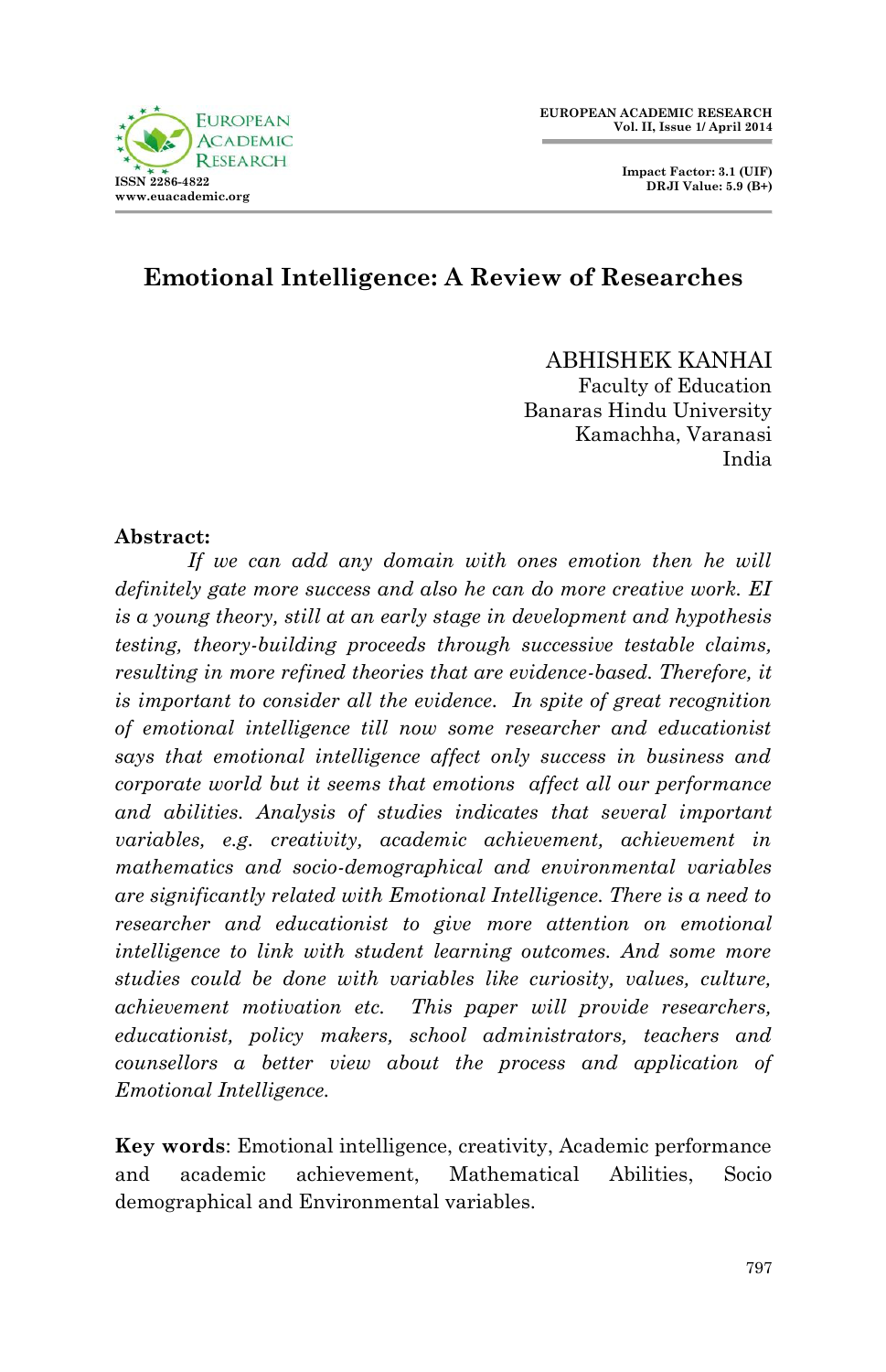The present paper is based on an analysis of Ph.D. theses, research paper, master dissertation, research articles and books. The research review represents an attempt to ferret out and focus upon various factors and processes that affected by emotional intelligence. Also this paper gives an analysis of the process that researcher used in their studies.

Most important organ of human body is his brain. In the last decade of 20th century exciting new discoveries about the brain confirmed what many of us already knew there is an emotional brain. There is a place, the limbic system where our emotions originate. It is separate from the rationale brain or the neocortex but the both are connected and develop together. This shows that our power to reason and our feelings are intended to be used together.

A few Researches show that the emotional part of the brain develops before the neocortex. Because of the brain's basic design, all information goes into our emotional centre and then to our thinker centre. Emotions come before though and behaviour. Our feelings fine up the engine that drives our enthusiasm, energy, competitiveness and creativity. Nothing great was ever accomplished without the power of emotions behind it. Emotion involves everything that is going onmemory, thinking, imagination and even perception of our surroundings. Carlson & Hatfield (1992) defined emotions as feeling states with physiological, cognitive, and behavioural components. Duckett (2002) asserted that emotional intelligence can be learned at any stage in life.

#### **Researches on Emotional Intelligence in Major Fields**

- 1- Emotional Intelligence and Academic Performances
- 2- Relationship of Emotional Intelligence to Creativity
- 3- Mathematical Abilities and Emotional Intelligence
- 4- Relationship of Emotional Intelligence to Socio-Demographical and Environmental Factors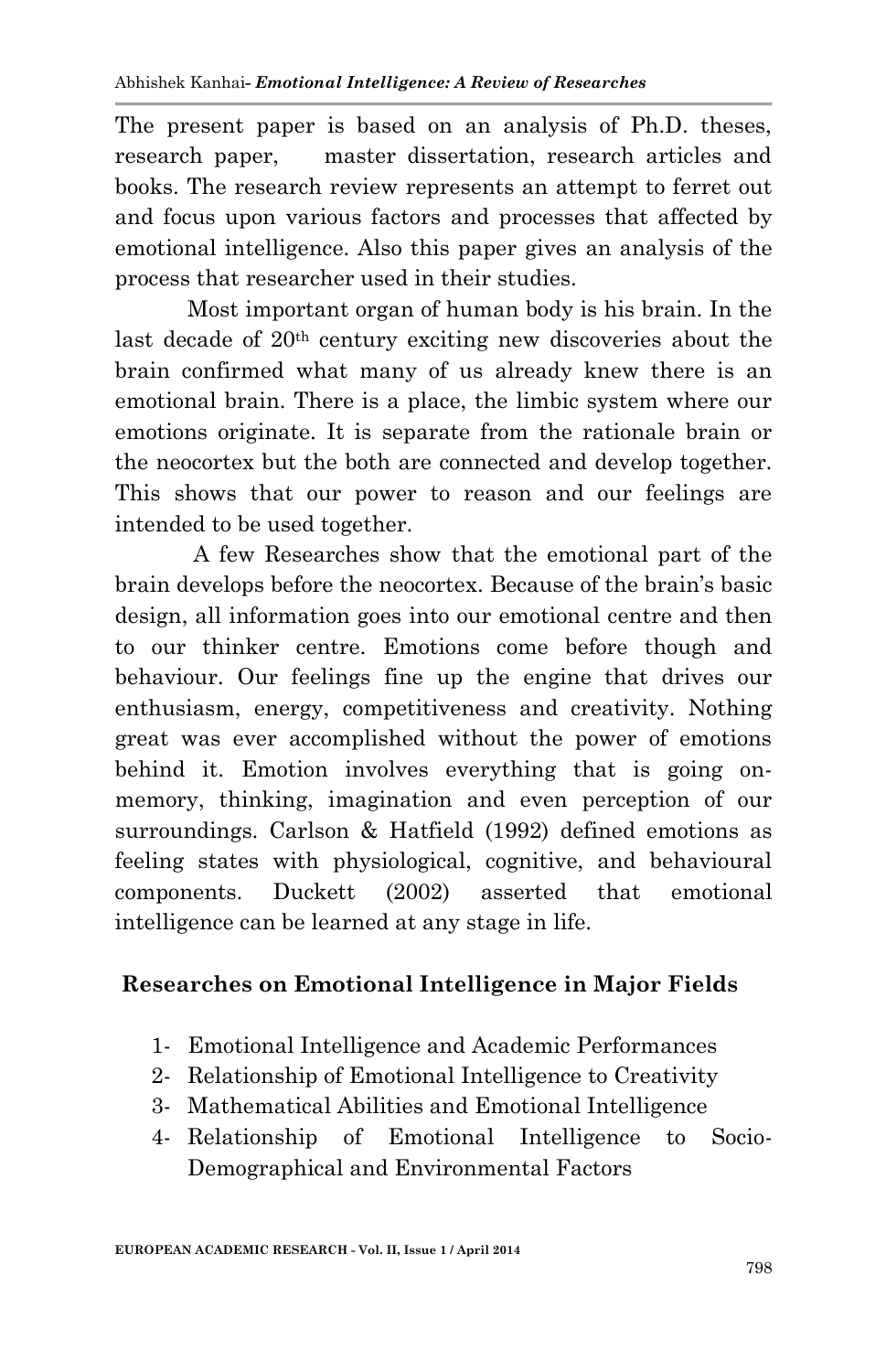### **Emotional Intelligence and Academic Performances**

In recent time, the human mind added a new dimension which is now being held responsible for more success than intelligence. The term is called emotional intelligence (EI) and is measured as Emotional Quotient (EQ). Over the past several years, the term emotional intelligence has received much attention as a factor that is useful in understanding and predicting individual's performance at work, at home, at school etc., (Katya and Swasthi 2005). A number of studies have concluded that emotional intelligence and related traditional measures of intelligence and human performance are as more predictive of academic and career success than intelligence quotient (IQ) tests and other measures of scholastic aptitude and achievement (Nelson and Low 2003). Research findings emphasized the necessity of including emotional skills development programs designed to improve student achievement and academic success. Elias et al.(1991) concluded that the teaching emotional and social skills is very important at school, it can affect academic achievement positively not only during the year they are taught , but during the years that fallow as well, teaching these skills has a long-term effect an achievement.

 According to a report from the National Centre for Clinical Infant Programs, the most critical element for a student's success in school is an understanding of how to learn. (Emotional Intelligence, 193.) The key ingredients for this understanding are:

- Confidence
- Curiosity
- Intentionality
- Self-control
- Capacity to communicate
- Ability to co-operate and to work in a team

Research of brain-based learning suggests that emotional health is fundamental to effective learning. It is the ability to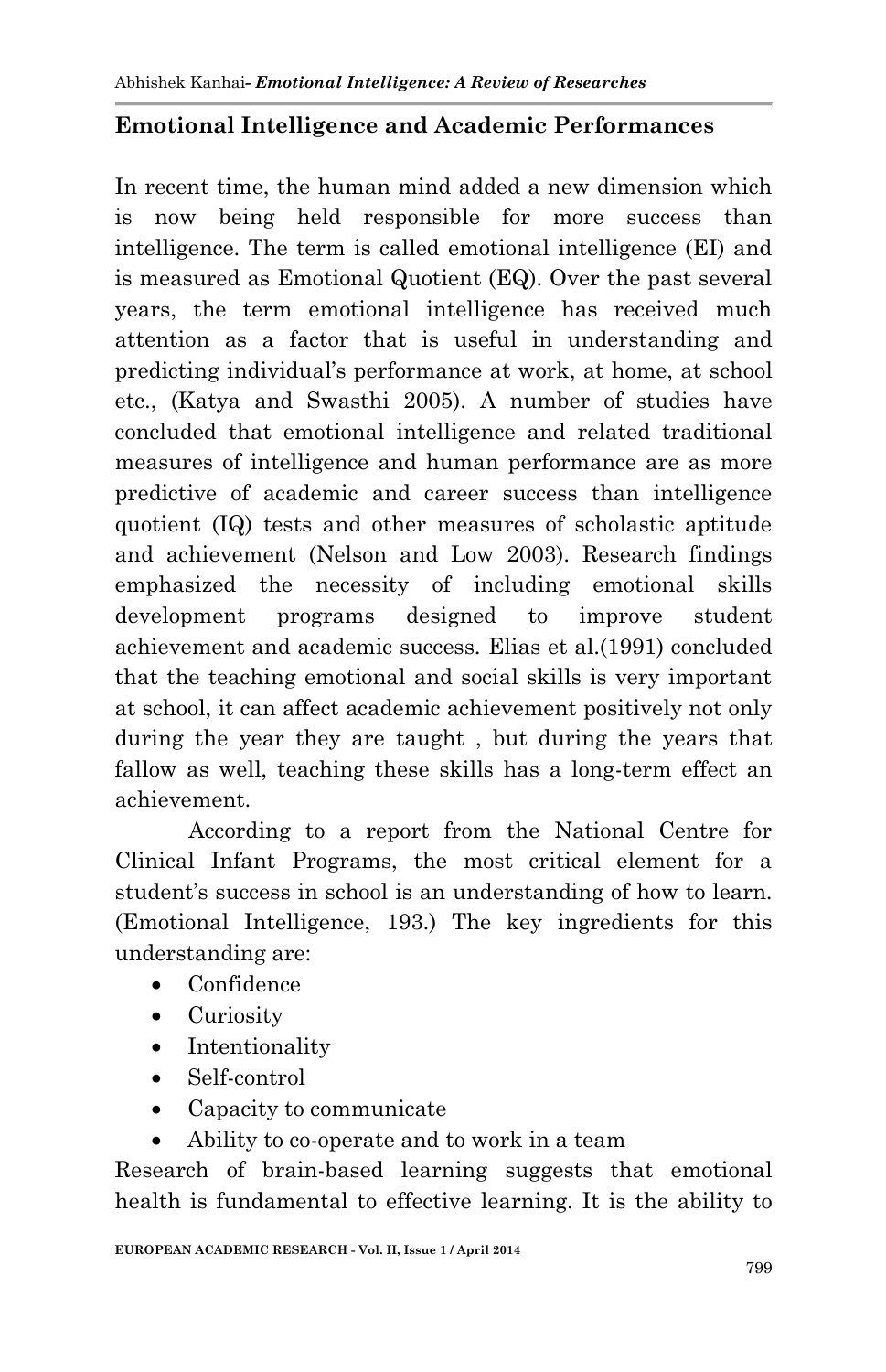use emotions effectively and productively. Since the publication of the initial research in 1990, innovative schools and educational organizations have begun integrating emotional intelligence into their educational programs. It is becoming increasingly clear that these skills are one of the foundations for high-performing students and classrooms. For example, in a 2004 study of 667 high school students, James Parker and team gave students an emotional intelligence assessment and compared those scores to their yearend grades; he found that EQ and academic performance are strongly related.

 EI is a way of recognizing, understanding and choosing how we think, feel and act. It shapes our interaction with others and our understanding of ourselves, it defines how and what we learn, it allows us to set priorities; it determines the majority of our daily actions (Freedman 1997). Research suggests it is responsible for us much as 80% of the success in our lives. Petrides et al. (2004) examined the relationships among EI, cognitive ability, and academic performance in a British sample of 650 Grade 11 students. They found that EI moderated the relationship between academic performance and cognitive ability. Elder (1997) pointed out that emotions have a significant role in student's ability to learn content well, thus emotions can facilitate learning.

 Academic Achievement has been studied by various researchers in relation to Emotional Intelligence, Barton (1972), Hatzes (1996), Pool (1997), Finnegan (1998), Boyce (2001), Stottlemoeyer (2002), Thi & Kirby (2002), Vela Jr. (2003), Abdullah (2004), Drago (2004), Vig. (2004) have found that Emotional Intelligence is a significant factor for Academic Achievement, hence raising their level of academic achievement by enabling them to manage their emotions well and acquire the ability to regulate their fear, worry, frustration.

 In his study Miglani, (2002) found a significant relationship between emotional ability and academic performance in Abohar. Oyesojl et al. in their study found significant positive relationship between emotional intelligence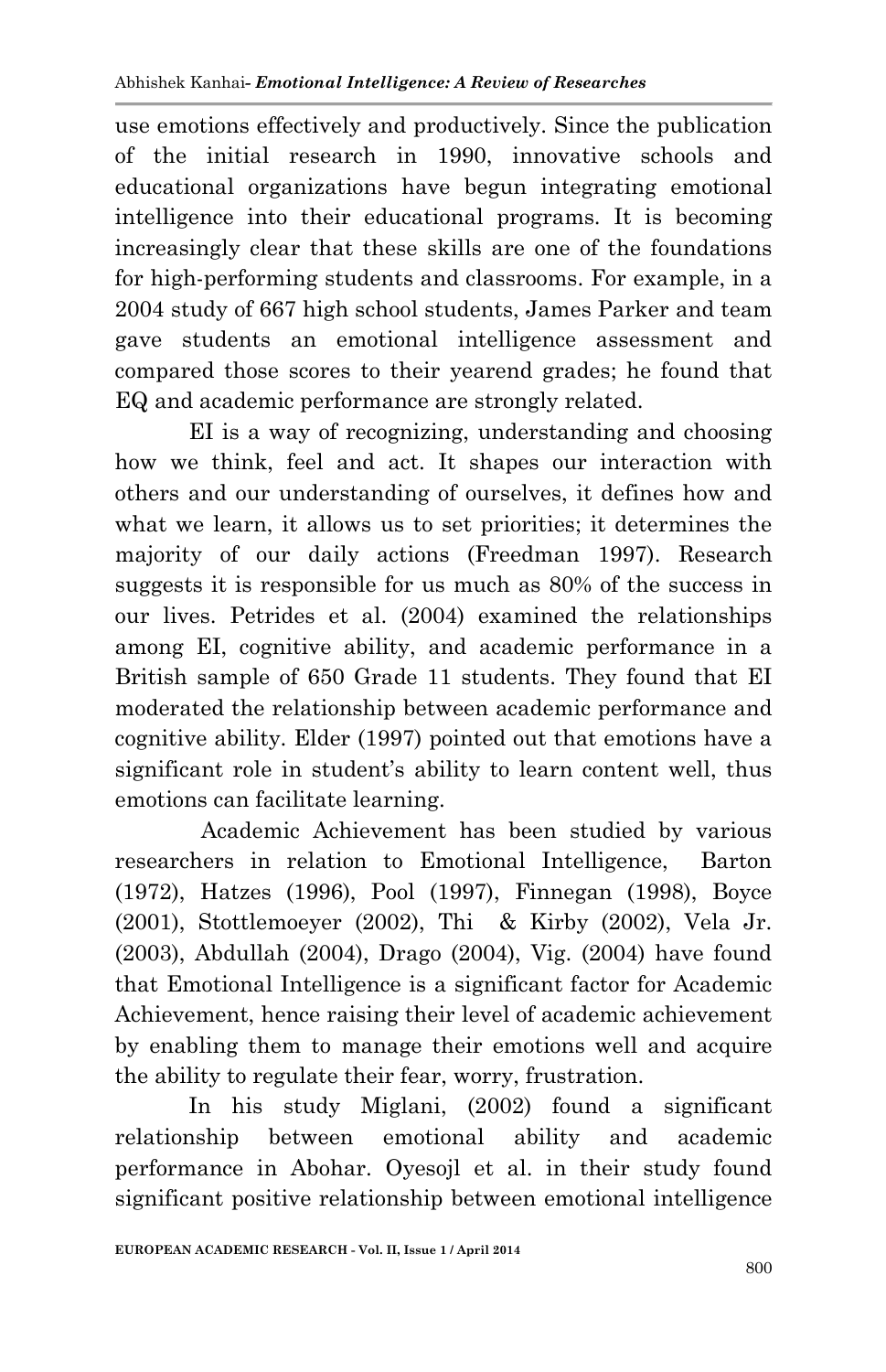and academic achievement; and between parental involvement and academic achievement. James et al. (2004) in their study the relationship between emotional intelligence and academic achievement in high school found that academic success was strongly associated with several dimensions of emotional intelligence. Ellis (2004) has also indicated relationship between EQ and academic achievement. Dargo, Judy M. (2004) have examined the relationship between EI and academic achievement in non-traditional college-students. Because student differ in cognitive ability. Result demonstrated that EI is significantly related to student GPA scores, Student cognitive ability scores, and student age. Additionally, student anxiety was related to certain EI abilities. No significant relationship, however, was found between and achievement motivation, overall, results suggested that academic achievement is related to student's EI ability to recognize, use and manage their emotions. This suggested the need to incorporate EI curriculum in to college degree programs to help students increase their EI.

 Oyinloye (2005) attributes the problem of poor academic achievement to low level of emotional intelligence among secondary school students. He believes that "students who lack emotional intelligence show some adjustive challenges or in some ways fail to handle effectively the demands of school work. Such students might be said to have little or no emotional intelligence and may not be capable of attaining personal goals which include high academic achievement." It is apparent that the primary focus of education is academic performance that has been measured using traditional Intelligence tests or other forms of standardized examination, and schools cannot ignore or neglect the development of emotional domains and other personal factors contributing to the success of students (Nelson and Low, 2003) Educators need to build high-achieving, productive and healthy students, which can be achieved through a balance in the cognitive and emotional domains of learning. On account of this, Epstein (1998) and Le Doux (2002) suggest that both the cognitive and the emotional domains of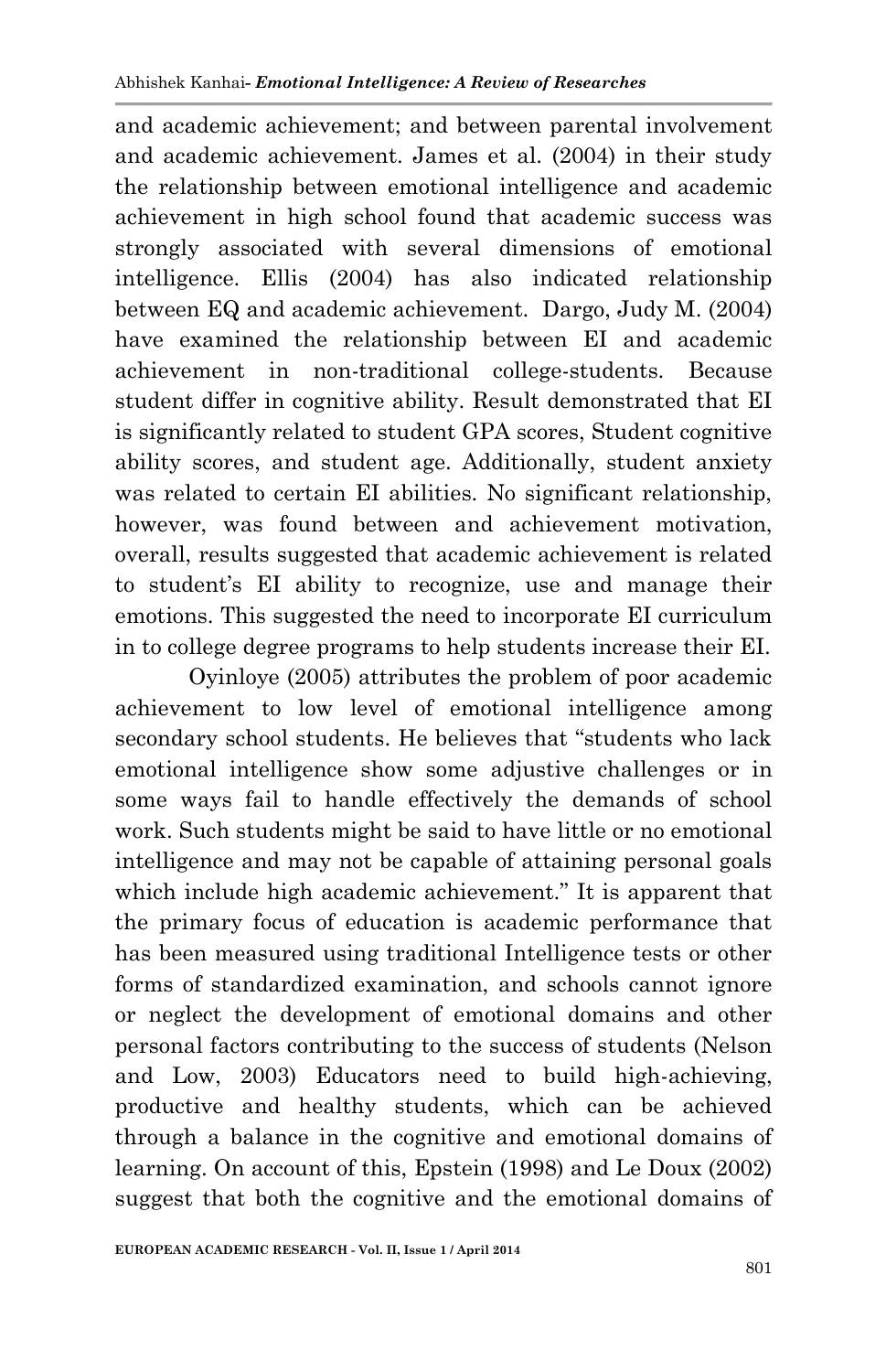student's academic development should be the primary goal for educating students.

 Emeke et al. (2006) in their study of creativity, locus of control and emotional intelligence as correlates of academic achievement among adolescents in Senior Secondary School, they found that creativity and emotional intelligence significantly correlate with improvement in academic achievement. Farooq (2003) reported that students with high emotional intelligence showed better academic performance than the students with low emotional intelligence. A similar finding among the Nigerian university students by Adeyemo (2007) revealed significant correlations between emotional intelligence and academic self-efficacy with academic achievement. Sünbül and Aslan (2008) equally reported relationship between emotional intelligence and academic achievement there is a significant body of research indicating that EI and other non-traditional measures are just as predictive of success as traditional IQ tests (Low, Lomax, Jackson & Nelson 2004; Low & Nelson 2005; Stottlemyer 2002). Nasir and Masur (2010) found that emotional intelligence significantly predicted academic achievement

In his study Dubey, R. (2008) found that the students of art and science stream do differ from one another on emotional intelligence. Thus it can be inferred that whether the students study humanities or science, it hardly makes any difference in their emotional intelligence. Arts stream students with high and low level of emotional intelligence have equal achievement. There is no significant relationship between emotional intelligence and achievement among arts and science stream students. There is no relationship between emotional intelligence and achievement in various subjects. Barchard (2003) in his study "Does emotional intelligence assist in the prediction of academic success". It was found that emotional intelligence measures are in no way helpful in predicting the academic success of the students. The cognitive ability measure and personality domain measure and for better in predicting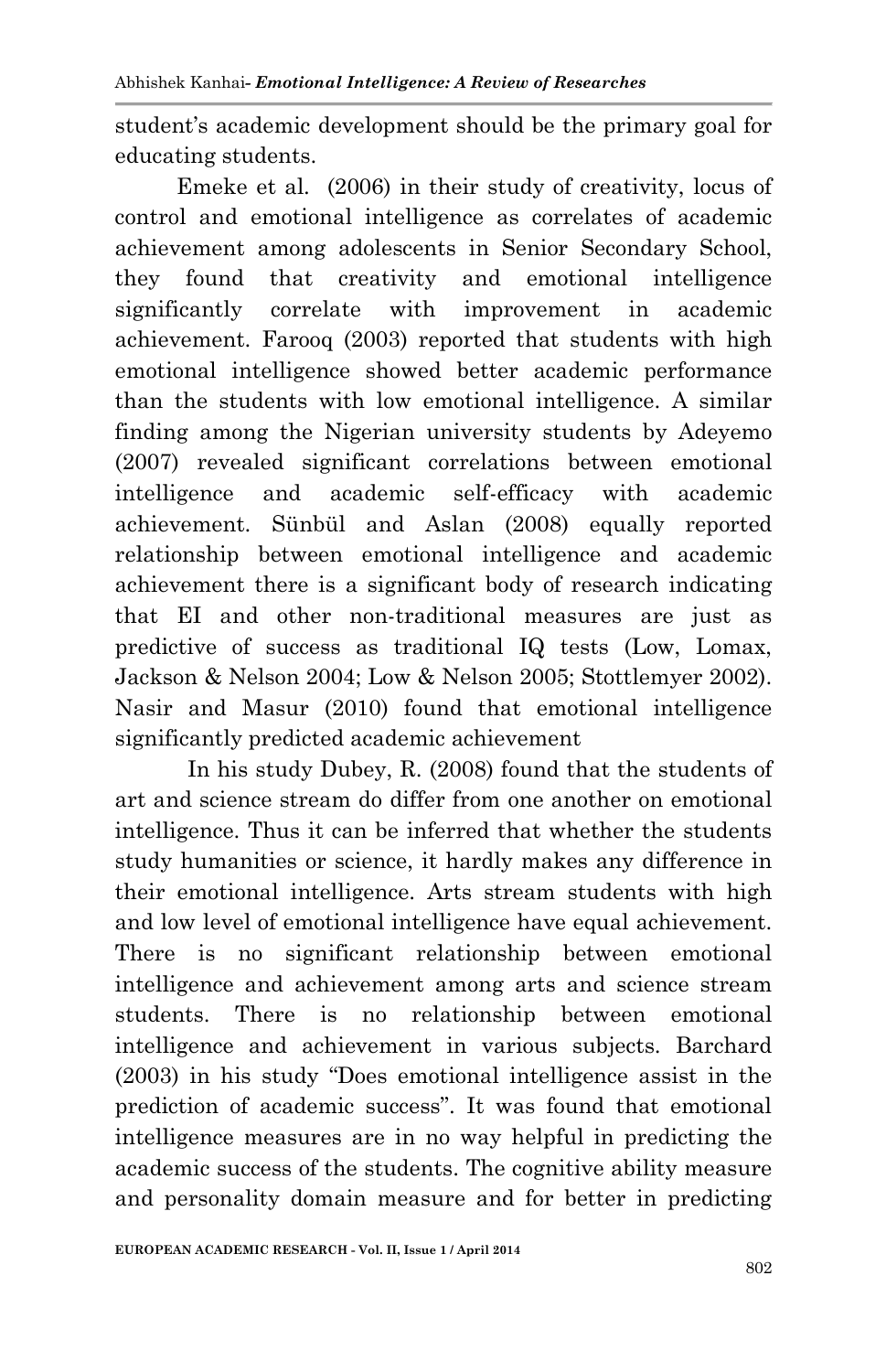the academic success.

 Aremu et al. conducted a study, which revealed that both emotional intelligence and parental involvement could predict academic achievement. Similarly, there were significant positive relationship between emotional intelligence and academic achievement; and between parental involvement and academic achievement. Carmen et al. (2009) conducted a study "Can emotional and social abilities predict differences in progress at secondary school?" The main results suggest that academic ability is not the only predictor of educational achievement and that emotional intelligence has a very important effect on learning. This is supported by research from the United States (Catalano et al. 2004) and Australia (Bernard 2006) which has shown that interventions to improve the emotional and social skills of adolescents do result in improved educational outcomes, suggesting that the relationship is a causal one

 Jordan et al. (2010) indicated that for both males and females, intrapersonal ability had little relationship with academic achievement, while adaptability had the strongest relationship with achievement in all subjects. Gender differences were particularly pronounced for science, for which stronger relationships were observed with all EI components for males. In addition, apparent only for males was a negative relationship between stress management and science. These findings offer support for the current inclusion of a personal and emotional element in the primary school curriculum, and indicate that such training is likely to help males more than females to make a successful transition from primary to secondary school. Additionally, research findings at the doctoral level showed significant relationships between academic performance and the skills of emotional intelligence for both high school and college students during transition in South Texas University (Stottlemyer 2002; Vela 2003). These studies suggested that learning and applying EI skills directly impacted the success of students during the critical transition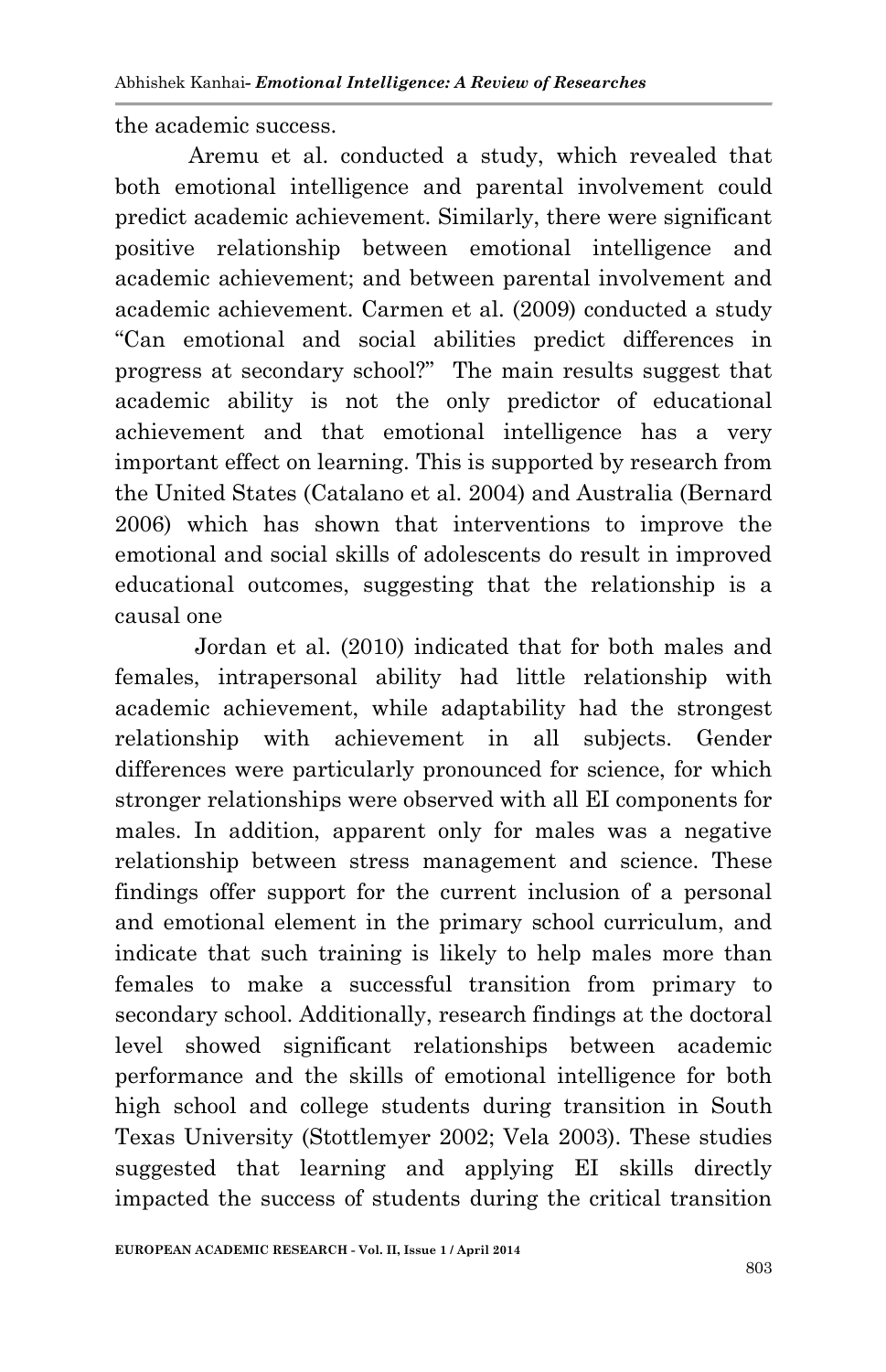period from high school to college and beyond and yet the influence of emotional intelligence on the academic achievement of UWI students had not been investigated. After reviewing research studies about emotional intelligence in relation to university students, Also Abraham (2006) concluded that training in appropriate emotional skills is necessary for career success and fulfilment. Further support for the relationship between EI and academic achievement has been demonstrated with university students (Lam & Kirby 2002; Wong, Day, Maxwell, & Meara 1995). Gumora and Arsenio (2002) reported that emotion regulation, one aspect of EI was a significant predictor of academic achievement. In addition, Lam and Kirby (2002) reported that, in an undergraduate sample, overall emotional intelligence, emotional perception, and emotional regulation, as measured using the Multifactor Emotional Intelligence Scale (MEIS; Mayer, Caruso, & Salovey 2000), accounted for increased achievement and cognitive-based performance.

 The study by Nwadinigwe, I.P. and Azuka-Obieke, U. (2012) revealed that there is a positive relationship between emotional intelligence skills and academic achievement such that developing emotional intelligence skills of a student will lead to the enhancement of his/her academic achievement. Thus, there is the need to inculcate the development of emotional intelligence skills into the school curriculum. This is considered important because of its impact in improving the academic achievement of students. The findings of this study may assist stakeholders in the education sector in developing a better understanding of the effects of emotional intelligence on the academic achievement of senior secondary school students. Dr Grace A. Fayombo (2012) conducted a study, results were significant indicating that both emotional intelligence and gender predicted academic achievement but emotional intelligence was a better predictor of academic achievement than gender. Research supports this view, as trait EI dimensions (intrapersonal abilities, adaptability and stress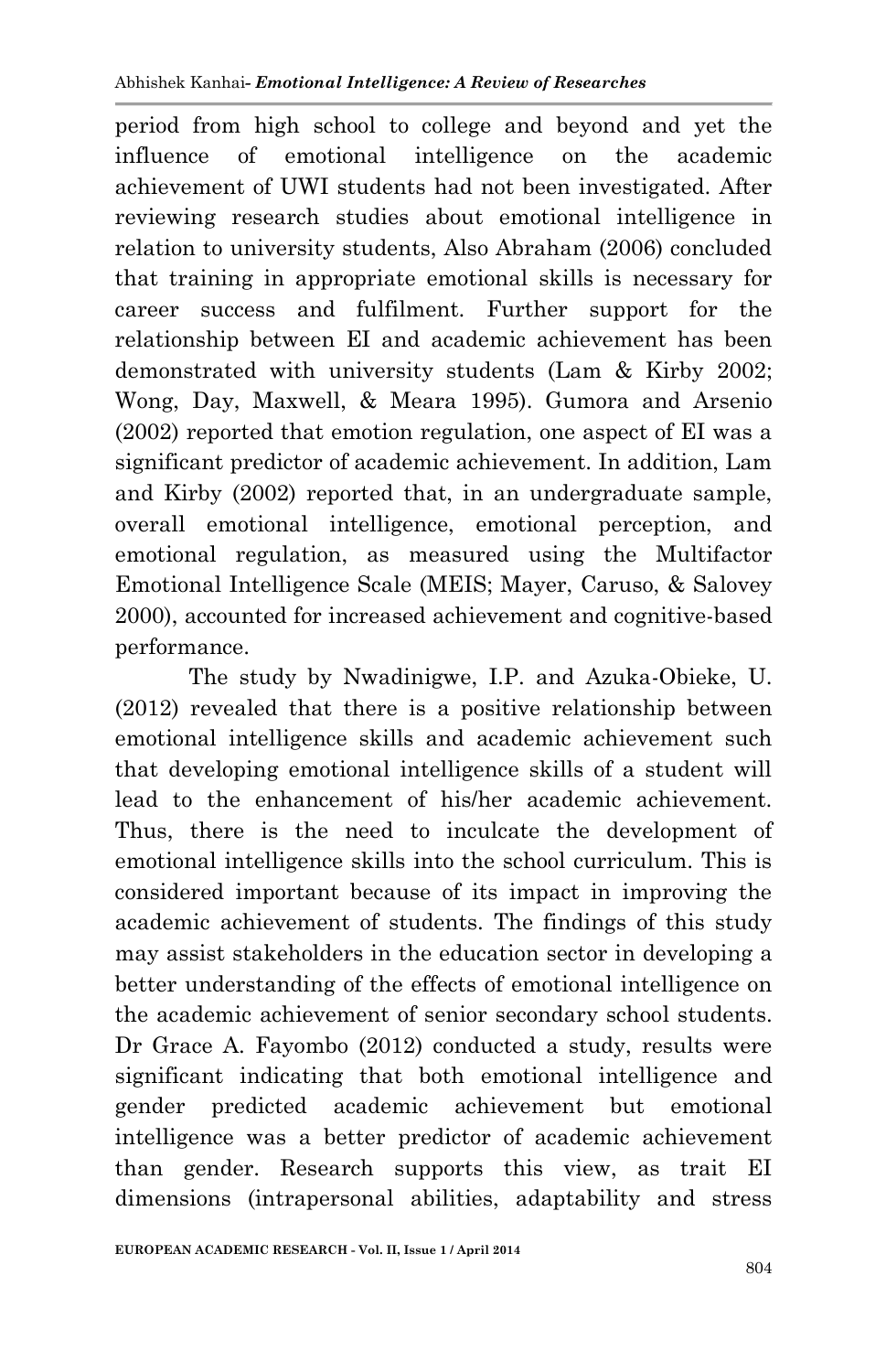management) have been shown to predict academic success among university students (Lam and Kirby 2002; Parker, Summerfeldt, Hogan and Majeski 2004b) and among younger adolescents (Parker et al. 2004a).

 There is also a growing realisation that transitions through education from school-college-career are challenging and difficult, especially for minority, first generation and nontraditional college students and that emotional intelligence influences variables in students' achievement and retention during transition period. For instance, Nelson and Low (2004; 2005); Nelson, Low & Vela (2005) reported this among high school graduates in the first year of college in Texas universities and colleges. Likewise, Parker, Summerfeldt, Hogan and Majeski (2004) found that emotional intelligence is a predictor in identifying academically successful and academically unsuccessful students during transition period.

The massive survey was conducted by Roger Weissberg, who directs the Collaborative for Academic, Social and Emotional Learning at the University of Illinois at Chicago – the organization that has led the way in bringing SEL into schools worldwide. This is the big news contained in a completed meta-analysis of 668 evaluation studies of SEL programs for children from preschoolers through high school. The data show that SEL programs yielded a strong benefit in academic accomplishment, as demonstrated in achievement test results and grade-point averages. In participating schools, up to 50 percent of children showed improved achievement scores and up to 38 percent improved their grade-point averages. SEL programs also made schools safer: incidents of misbehaviour dropped by an average of 28 percent; suspensions by 44 percent; and other disciplinary actions by 27 percent. At the same time, attendance rates rose, while 63 percent of students demonstrated significantly more positive behaviour. In the world of social science research, these remarkable results for any program promoting behavioural change, SEL had delivered on its promise. A recent meta-analysis (Durlak &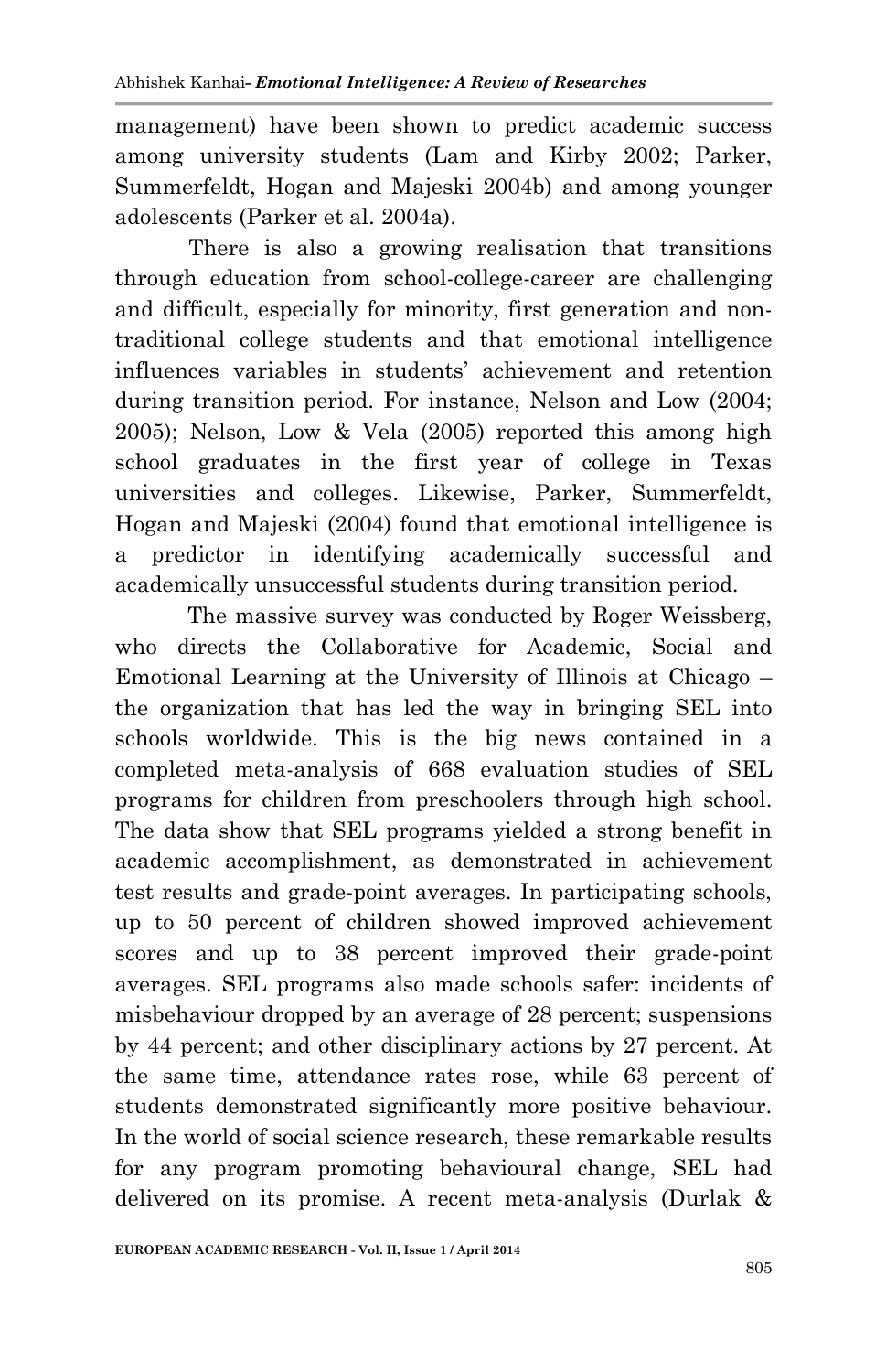Weissberg 2005) encompassing 379 school-based prevention and youth-development interventions, targeting children between 5 and 18 years of age, that promote one or more SEL competencies reported that these interventions produced a range of positive benefits for participants. These included enhanced personal and social competencies, decreased antisocial behaviour and aggression, and fewer serious discipline problems and school suspensions. They also indicated that students who participated in SEL programs compared to nonprogram peers liked school more, had significantly better attendance records, had higher grade point averages, and ranked at least 10 percentile points higher on academic achievement tests. Zins, Weissberg, Wang, and Walberg (2004) reviewed the research findings on how SEL programming improves school attitudes, behaviours, and academic performance. Findings consistently emphasize the roles of both social and emotional competence and school climate in improving students' school success. They demonstrate that student self-awareness and confidence motivate them to try harder and that improved motivation, goal-setting, stress management, organizational skills, and problem solving enable them to overcome obstacles to improve their performance. Moreover, caring relationships between students and teachers and partnerships between teachers and families promote greater student commitment to, engagement in, and connection to school.

 A study entitled "Role of Intelligence and Creativity in the Academic Achievement of Students" was conducted by Tatlah et al. (2012). The study was designed to investigate the influence of Emotional Intelligence and creativity on the academic achievement of Business Education Students using Ex- post facto research design. Findings from the study revealed that; emotional intelligence and creativity when combined, jointly predicted the achievement of Business Education Students. It is recommended among others that emotional intelligence and creativity skills should be taught as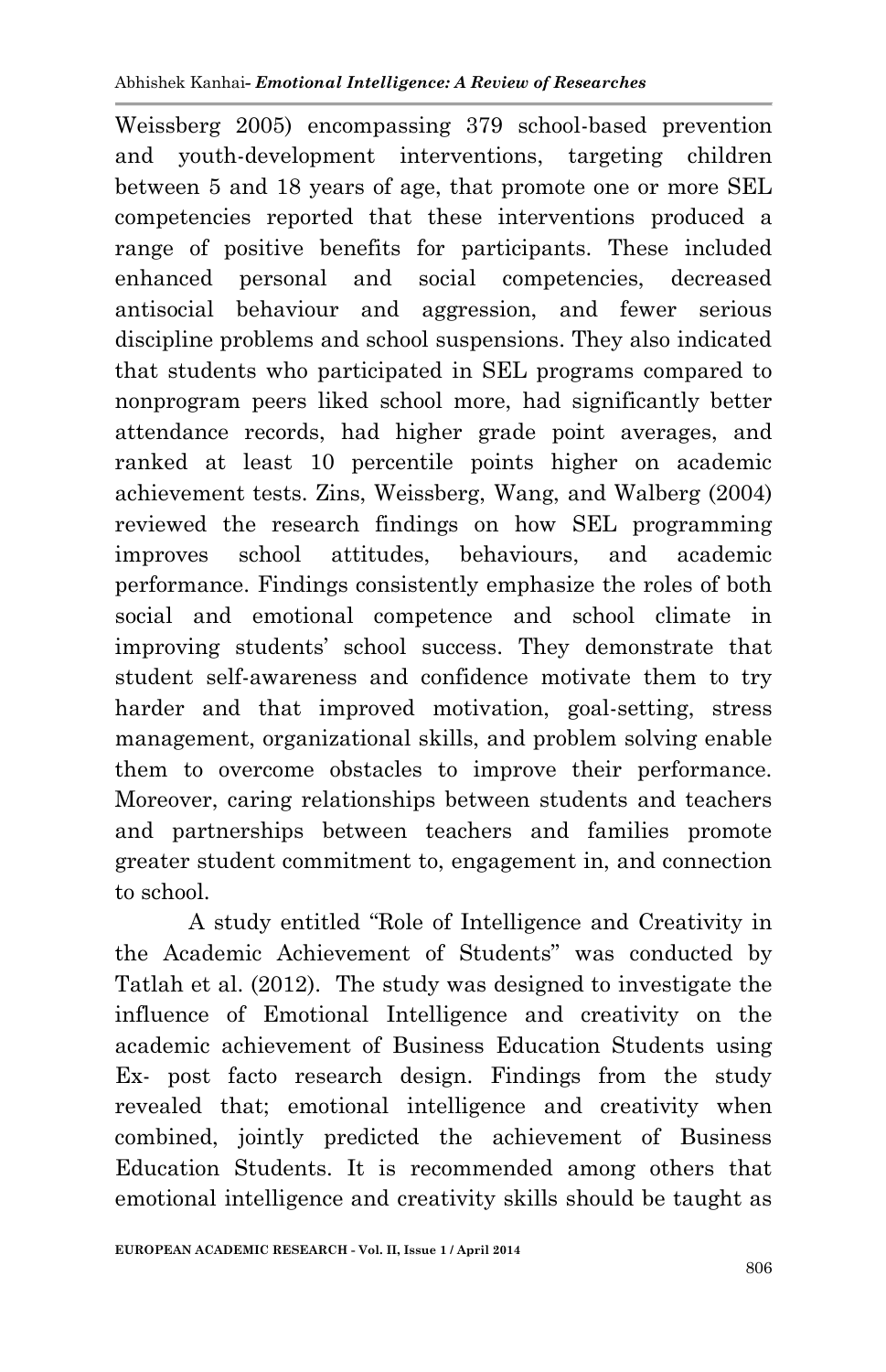a separate course with the aim of enhancing students' achievement and positive attitude towards learning. This support the work of Olatoye, Akintunde and Yakasi (2010) that emotional intelligence and creativity are good predictors of achievement of polytechnic students.

Farah Malik and Sultan Shujja (2013) in their study found that significant positive correlation between academic achievement and emotional intelligence. High and low achievers showed significant differences on overall emotional intelligence; no gender differences were found in both groups for total EQ score but on interpersonal and stress management scales; gender differences within groups were significant. Children from public schools were high on EQ than private schools but low on academic achievement.

 A study conducted by Michel Hansenn and Jessica Legrand (2012) "Creativity, emotional intelligence, and school performance in children". Results showed that children school performances were predicted by creativity. However EI had no influence on performance. These findings question the recent spread of EI training programs within elementary schools.

 In contrast to these reports of significant relationship between academic achievement and emotional intelligence, Newsome, Day, and Catano (2000) reported that EI, as measured by Emotional Quotient Inventory (Bar-On, 1997) was not related with academic achievement. In addition, when exploring the impact of emotional intelligence in student population, Woitaszewski (2000) reported that EI was not found to be an important predictor of academic success for adolescent students. Some studies have also found that EI is not a strong predictor of academic achievement regardless of whether ability or trait EI measures are used (Newsome et al., 2000; O'Connor Jr. and Little, 2003; Woitaszewski and Aalsma, 2004).

# **Relationship of Emotional Intelligence to Creativity**

Emotional intelligence is also the ability to quickly reduce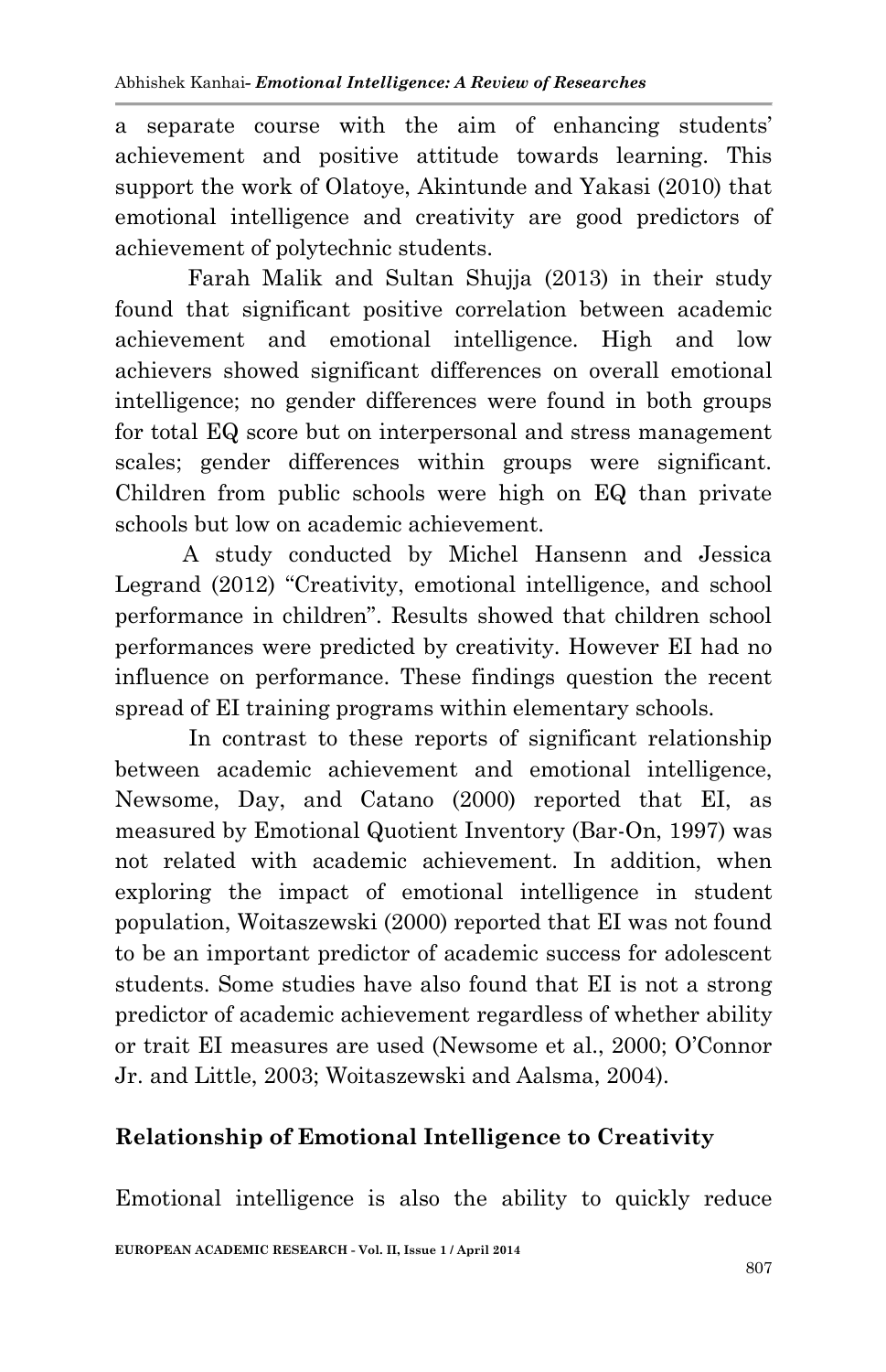stress, ability to recognize and manage your emotions, ability to connect with others using nonverbal communication. The ability to use humour and play to deal with challenges. The ability to resolve conflicts positively and with confidence. Positive or hypomanic moods increase awareness and enhance breadth and flexibility of thinking. People put in a positive mood produce more original word associations (Isen et al. 1985) and perform more successfully on tests of creative ability (Estrada et al. 1994; Isen et al. 1987) than people put in negative or neutral mood states. Furthermore, students who score higher on trait hypomania describe themselves as unique and creative and report engaging in more artistic or fantasy activities (Eckblad & Chapman 1986; Schuldberg 1990).

In the past two decades, neuroscience and cognitive science research have provided increasing evidence that correlates creativity with academic, social, and emotional intelligence. May (1975) has maintained that creative processes aren't irrational but are 'super-rational', bringing the intellectual, volitional and emotional functions into play together. He believes that the creative thinking represents the highest degree of emotional health and the expression of normal people in the process of actualising themselves. Adams (1986) connected the barriers to creativity with four subtitles: perception, emotional, cultural, environmental, and mental. Evans (1991) defined emotional barriers as they restrict the independence to change and research ideas. They prevent the communication of ideas; also they are psychological barriers that prevent novelty. . Creativity is closely bound up with an individual's personality and emotional life: there is more involved than just 'thinking skills'.

In a study by Chaturvedi (1997) found that highly creative persons are more warm hearted, intelligent, emotional stable, excitable, enthusiastic and self controlled. Goleman (1998) asserted that people with high emotional intelligence skills calm and clear, their minds quickly and easily open the way for insight, intuitive and creative ideas. He concluded that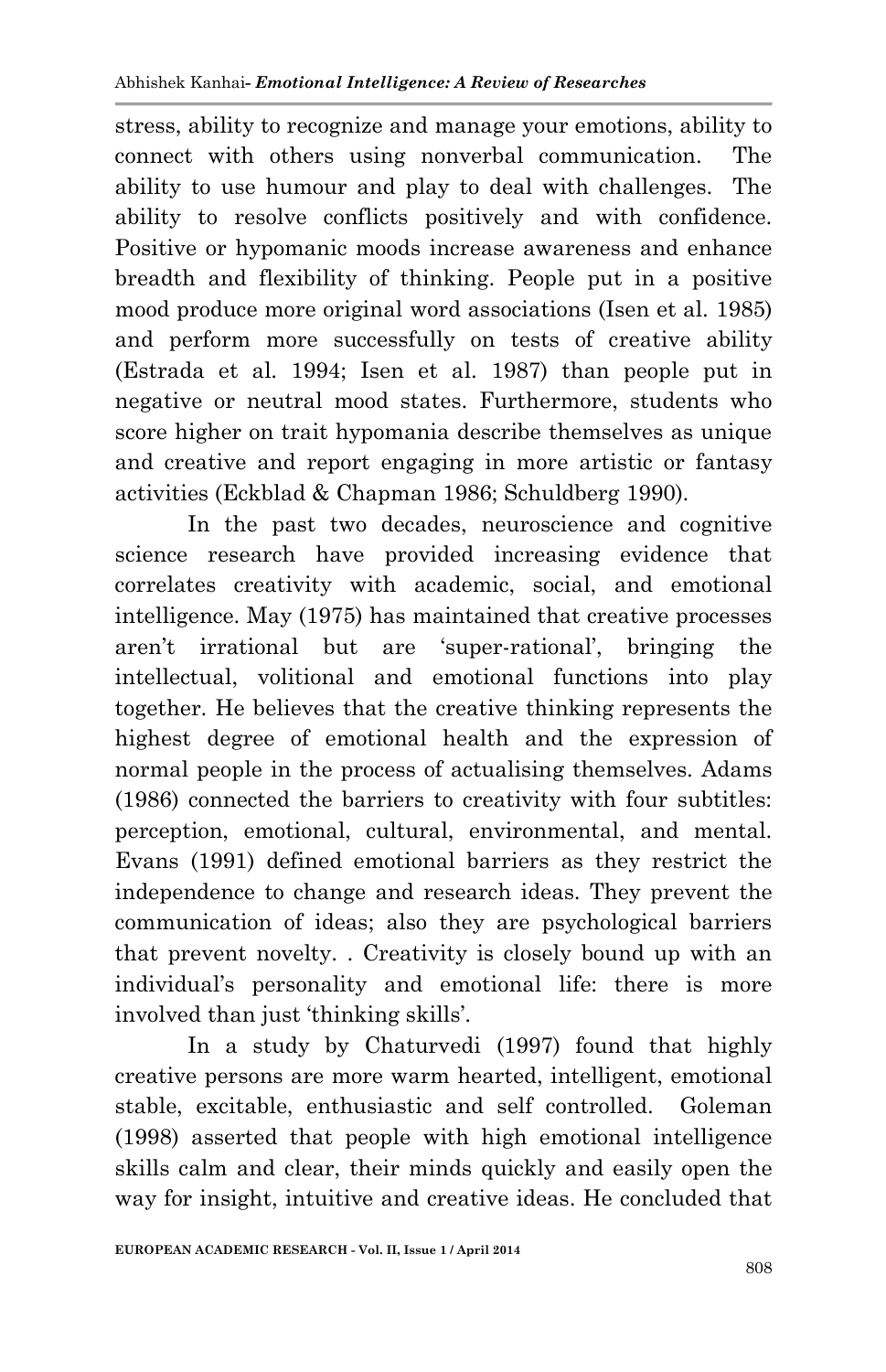emotional intelligence is a master aptitude and a capacity that profoundly affects all other abilities.

 When exploring the role of emotional intelligence in creativity in the book emotional intelligence in everyday life: In a scientific inquiry, by Ciarrochi, Forgas, & Mayer (2001), reported that 'Positive moods are believed to facilitate creative idea generation, whereas negative moods focus attention and facilitate analytic processing ( such as reviewing a financial spreadsheet). Generating an emotion to solve a problem, energise a group, or calm yourself prior to a big meeting or interview is a skill that can be learnt.' Adepoye (2003) said that any time people need to be creative they tend to be in an emotional state.

 Russ has developed a model to explain the relationship between creativity and psychological processes. This model suggests that the following three elements are involved:

> 1. Personality traits, such as self-confidence, being able to tolerate ambiguity, curiosity and motivation

> 2. Emotional processes, such as emotional fantasy in play, pleasure in challenge, involvement in tasks and tolerance of anxiety

> 3. Cognitive abilities, such as divergent thinking, ability to 'transform' thinking (for example, by being able to reorder information or shift thinking 'sets'), sensitivity to problems, breadth of knowledge and judgement. For example, a child may not choose to engage in creative thinking because she lacks self-confidence and does not believe that she has anything of value to offer. Or maybe she becomes anxious when given an open-ended task with several possible solutions. Through observation and conversation, an adult can work out what is causing the child's difficulties and encourage her to work through them.

As with creativity, the "emotional tone of the person solving problems" affects insight (Sternberg & Davidson, 1995, p. xi). Metacognition and cognitive strategies, such as persevering,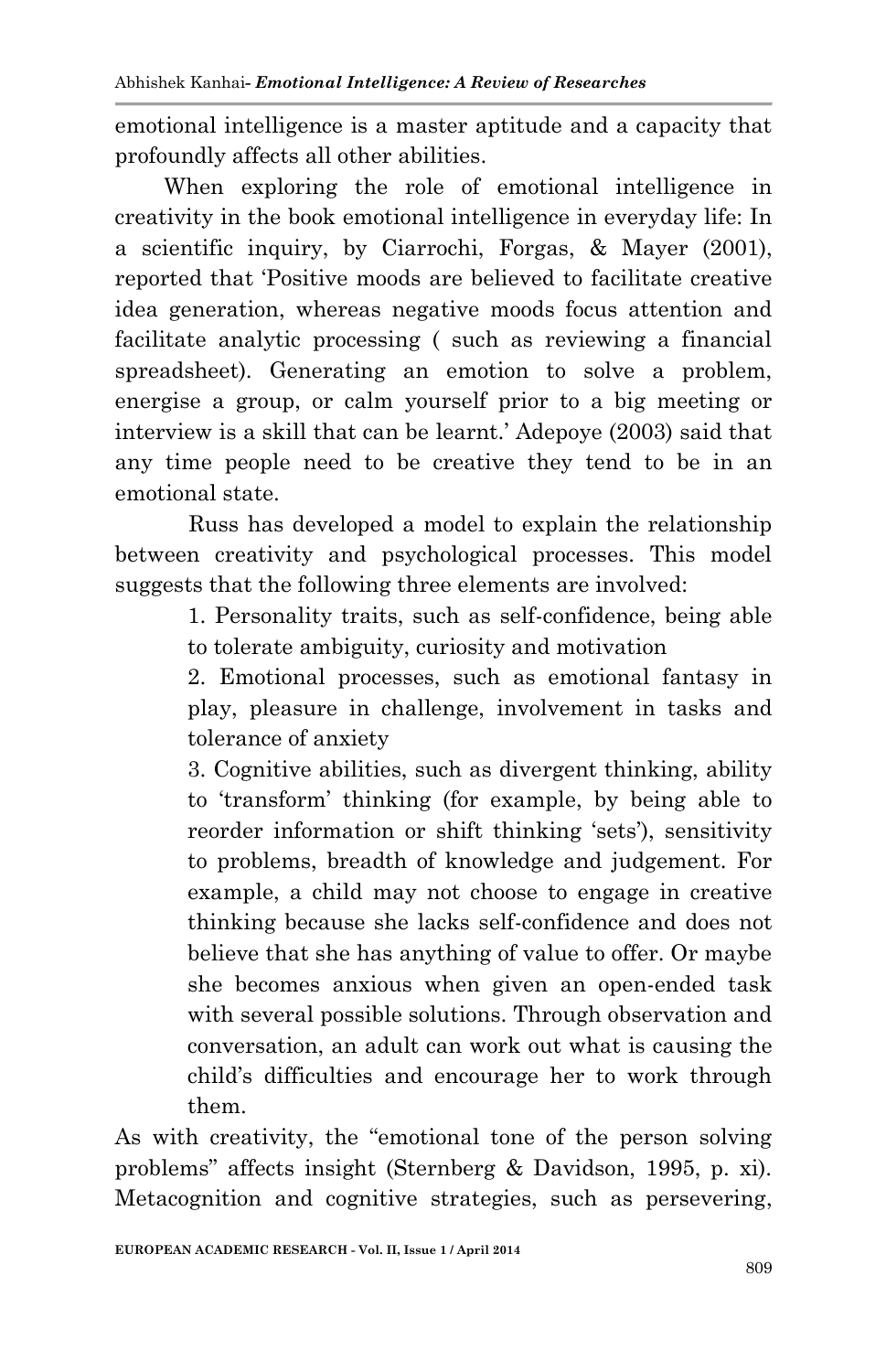address the attitudes and habits of mind involved in insight (Gagné, Briggs, & Wager 1988; Sugrue 1994). Motivation and fear of failure influence risk taking and persevering (Legg 1990). Tardiff and Stemberg (1988), the definitions that focus on creative person include cognitive characteristics, emotional qualities, and experiences during one's development. Positive emotions can then enhance creativity by increasing flexibility and breadth of thinking (e.g., Estrada, Isen, & Young 1994; Isen 1999; Isen, Daubman, & Nowicki 1987; Isen, Johnson, Mertz, & Robinson 1985). Barbara Fredrickson in her broadenand-build model suggests that positive emotions such as joy and love broaden a person's available repertoire of cognitions and actions, thus enhancing creativity. Various meta-analyses, such as Baas et al. (2008) of 66 studies about creativity and affect support the link between creativity and positive affect.

 Arora, R.K. (1992) found that higher creative and intelligent group was significantly highest in emotional stability. Landau, Erika, Weissler, Kineret (1998) in their study examined the relationship among emotional maturity, intelligence, and creativity in 221 gifted children at a special school in Israel. Emotional maturity was defined as the strength and courage to actualize individual abilities within the frame of social demands. Highly intelligent and emotionally mature children were more creative than less emotionally mature gifted children. Survey Saberi (2000) has concluded that increasing the emotional intelligence of school administrators increase their creativity. Also George J.M., and Zhou J., (2002) as well as Amabile et al. (2005) examine the relationship between creativity and emotional intelligence. There researches have revealed a specific influence of creativity to emotional intelligence. It was noticed, that in order to avoid a negative experience in situations, individuals explain their negative moods as the necessity to find a creative decision (George and Zhou, 2002).

 In a study entitled "Emotional Intelligence and Emotional Creativity" conducted by Zorana Ivcevic, Marc A.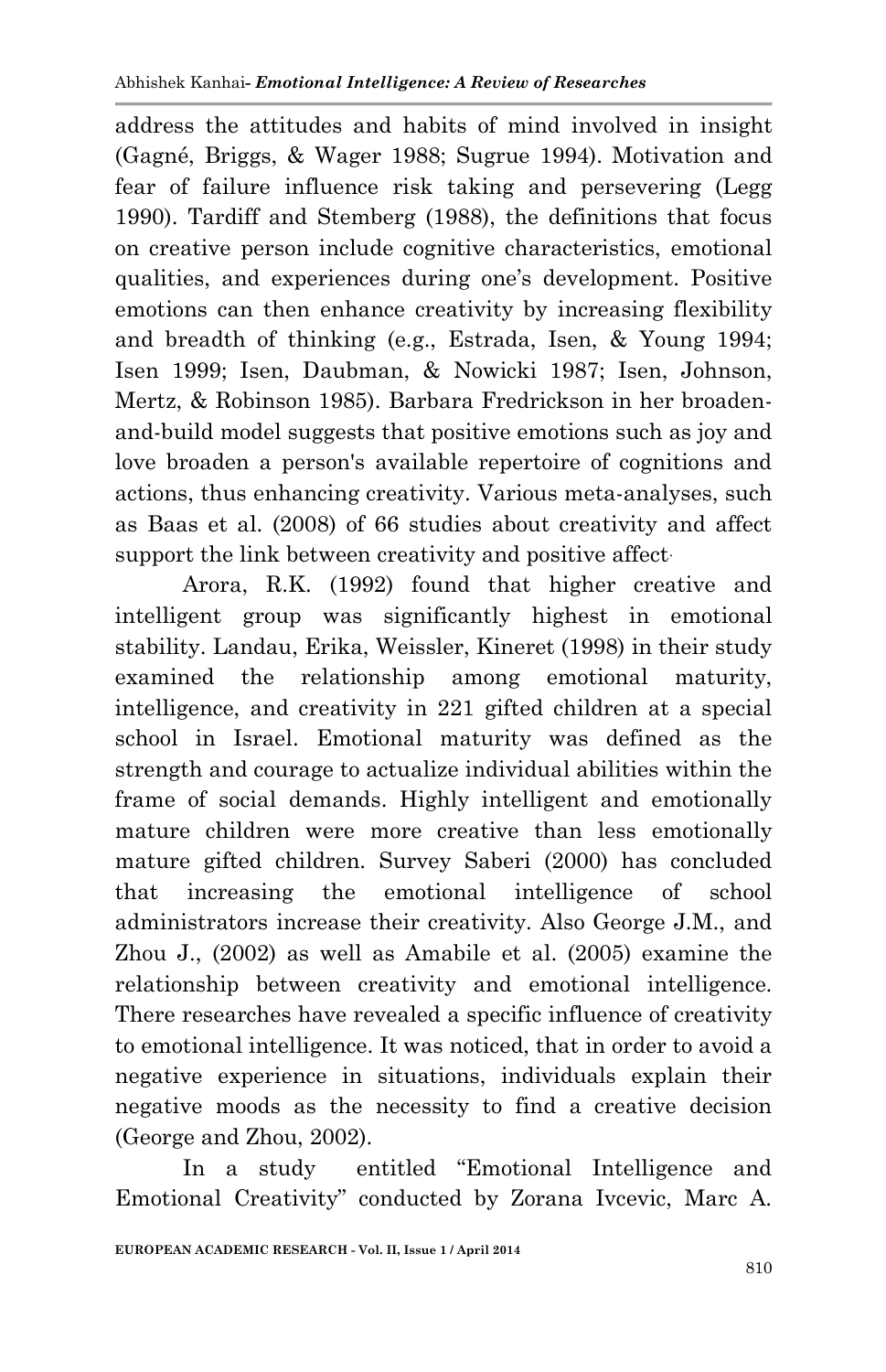Brackett, and John D. Mayer, (2007), It was hypothesized that the relationship between EI and EC corresponds to the relationship between cognitive intelligence and creative ability. Therefore, EI and EC were expected to be two distinct sets of abilities. Intercorrelations and confirmatory factor analyses supported the hypothesis. Furthermore, it was hypothesized that EC, but not EI, would correlate with behavioural creativity. Self-report measures of EC significantly correlated with laboratory and self-reported creativity measures in both studies, while ability measures of EC only correlated with selfreported artistic activity. EI was uncorrelated with creative behaviour. Also Gustello and Hanson and Schutte et al. didn't observe any significant relationship between emotional intelligence and creativity.

 In his study Singh, I. (2010). Concluded that creative student are more intelligent, motivate, controlled and stress free personality than non-creative student. Olatoye et al. (2010) Conducted a study "Emotional intelligence, creativity and academic achievement of business administration students" concluded that an emotionally intelligent student in the polytechnic system is likely to be creative but not likely to be a high academic achiever. Polytechnic management should also ensure a creativity and emotionally intelligent-friendly school environment.

 In their study M. J. Sanchez-Ruiz et al. (2011) investigated the association between two creativity indicators: Divergent Thinking (DT) and Creative Personality (CP), and key aspects of cognitive ability, personality (Big Five), and trait emotional intelligence (trait EI or trait emotional self-efficacy). Cognitive ability was found to bear little relationship to either index of creativity. In contrast, strong relationships were demonstrated between personality traits, including trait EI, and creativity, some of which varied significantly across subject domains. Results suggest that future research will have to pay particular attention to individual differences in the affective parts of the personality realm that are comprehensively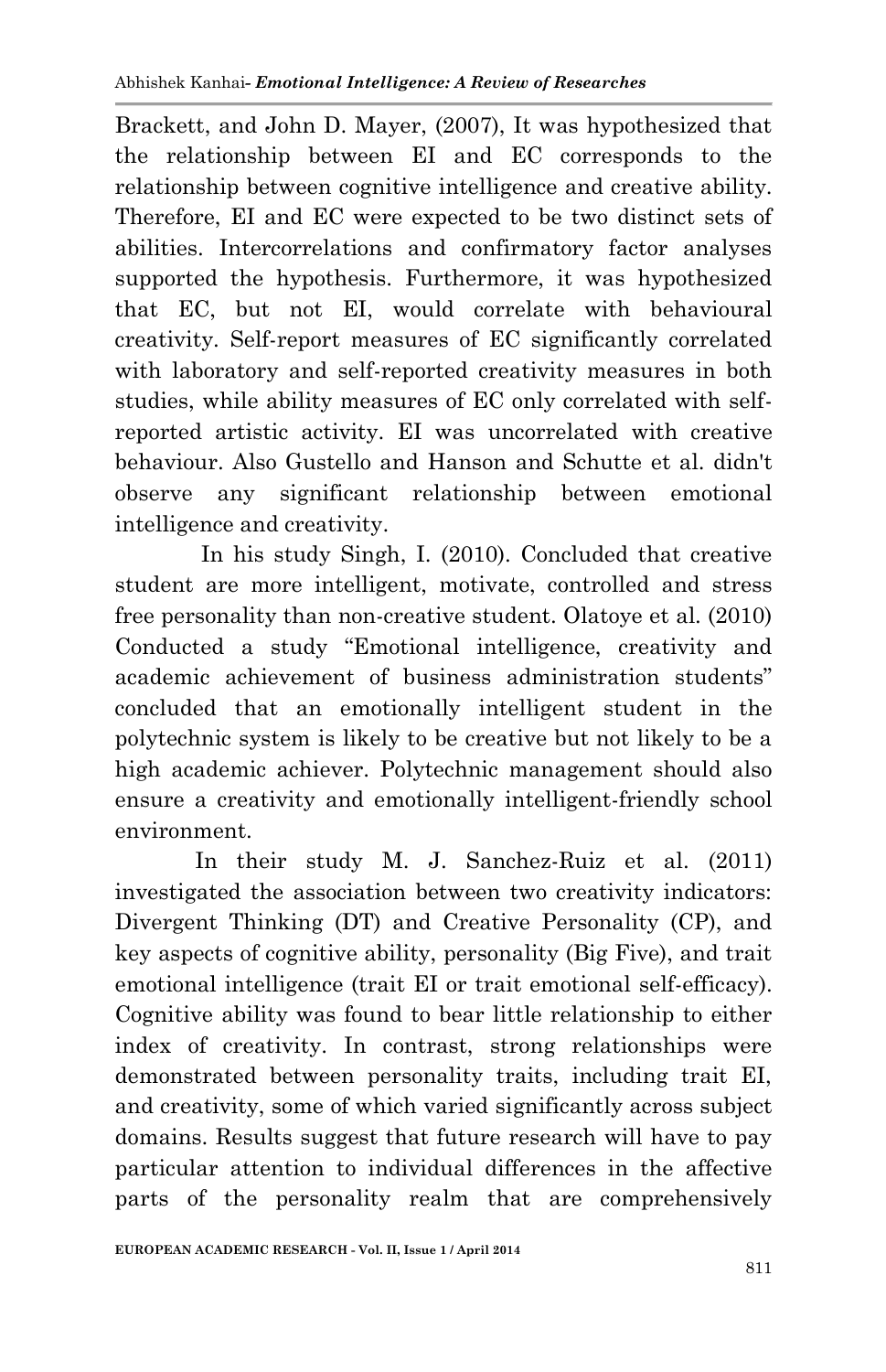captured by the construct of trait EI.

 A study was conducted by Dadvar (2012) to identifying of relation between EQ and creativity of girl high school students and obtained significant and positive relation between EQ and creativity of students. Furthermore Ramezan Jahanian (2012) conducted a study "The Relationship Between Students' Creativity and Emotional Intelligence in Technical and Vocational Colleges" obtained results indicates that with the correlation of 99%, there is a significant relationship between the students' creativity and their emotional intelligence in their understanding of their own and others' emotions, emotional control, social skills and their optimism. Vijaykumar and Govindaraju (2012) in his study found that there is a positive relationship between creativity and emotional intelligence. Tatlah et al. (2012) conducted a study, The study established a direct positive relationship between emotional intelligence and creativity. This implies that an emotionally intelligent student is likely to be creative. This is in line with the conclusion of Cooper and Sawaf (1997) and Akinboye 2003. Mortazavi et al. (2012) in his Research findings shows that there is a positive and significant relationship between emotional intelligence and its components (managerial self-consciousness, social consciousness and relationship management) with creativity. M.K. Fakhri (2012) indicated that there is a positive relationship between general health and emotional intelligence and creativity.

 According to researchers, positive emotions increase the number of cognitive elements available for association (attention scope) and the number of elements that are relevant to the problem (cognitive scope). On the other hand, some theorists have suggested that negative affect leads to greater creativity. A cornerstone of this perspective is empirical evidence of a relationship between affective illness and creativity. In a study of 1,005 prominent 20th century individuals from over 45 different professions, the University of Kentucky's Arnold Ludwig found a slight but significant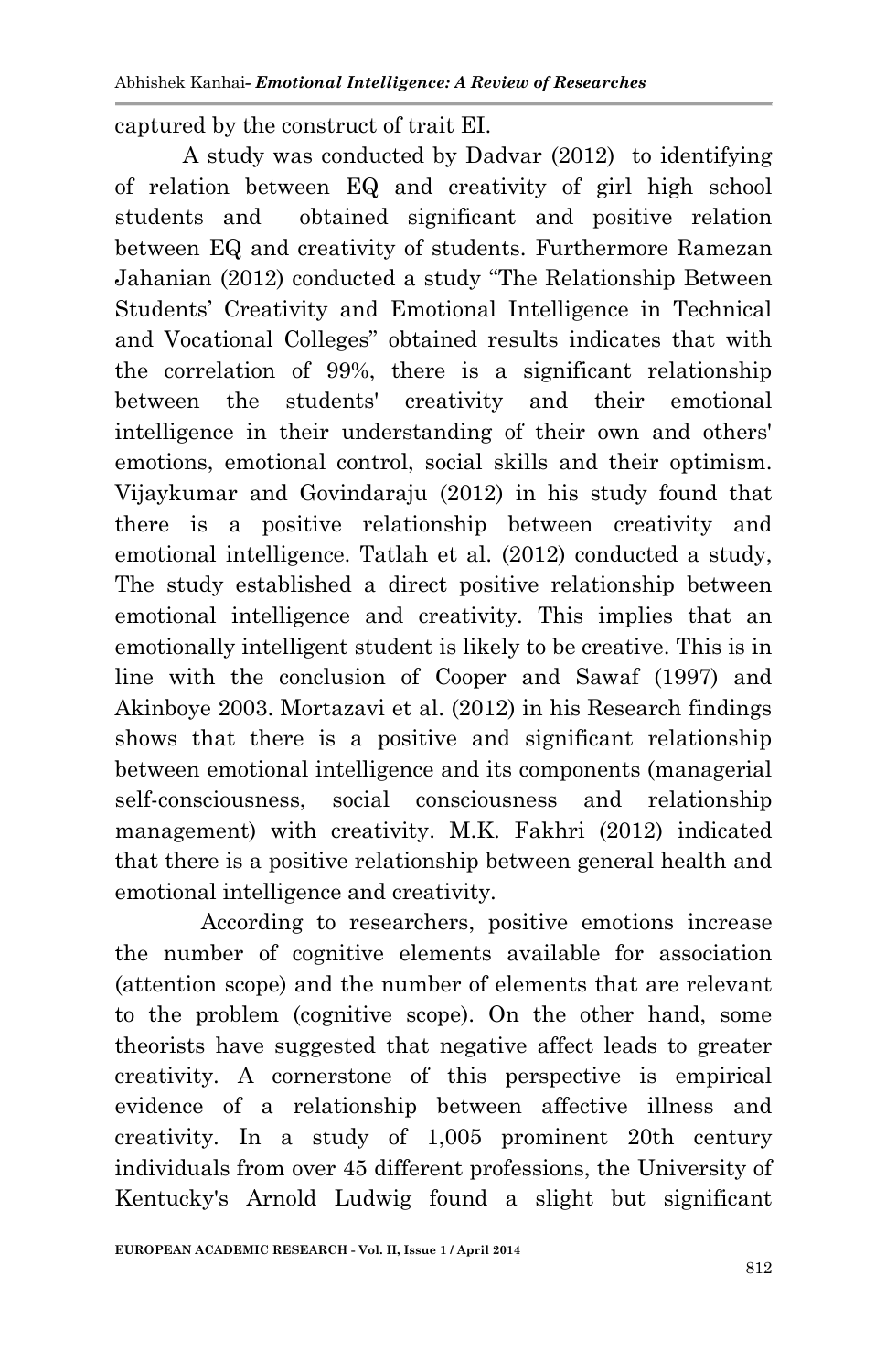correlation between depression and level of creative achievement. In addition, several systematic studies of highly creative individuals and their relatives have uncovered a higher incidence of affective disorders (primarily bipolar disorder and depression) than that found in the general population. As should be clear from the above discussion, emotional intelligence provides a basis for the kind of creative thinking and problem solving necessary in mastering a skill and developing the capacity for intellectual reasoning. In addition, the capacities enumerated as part of emotional intelligence allow creative thinking to be utilized in interpersonal relationships in the sense of facilitating the capacity for empathy, perspective-taking, putting aside one's own needs in the face of a greater situational need, the ability to "read" the context of a situation and the making of appropriate choices.

# **Mathematical Abilities and Emotional Intelligence**

Mathematics is an important subject in secondary school because it is associated with more academic and career opportunities (Akinsola and Tella 2003). The emotions of a person are an important factor in the development of abilities in any activity including mathematics. A joy in creation. a feeling of satisfaction from intense mental work and emotional enjoyment of the process heighten a person's mental tone, mobilizing his powers and free him to overcome difficulties.

 There is a connection between emotion and cognition. Mayer, Salvey and Caruso (2000) viewed emotions as one of the three fundamental classes of mental operations which included motivations, emotion and cognition. There in the notion that having positive quality emotion and feelings helps students to achieve and give their best potential in the classroom (Fazura & Ghazals 2003).

 The theoretical analysis of Mandler (1984) and the practical analysis in mathematics classrooms suggest that beliefs, attitudes and emotions should be important factors in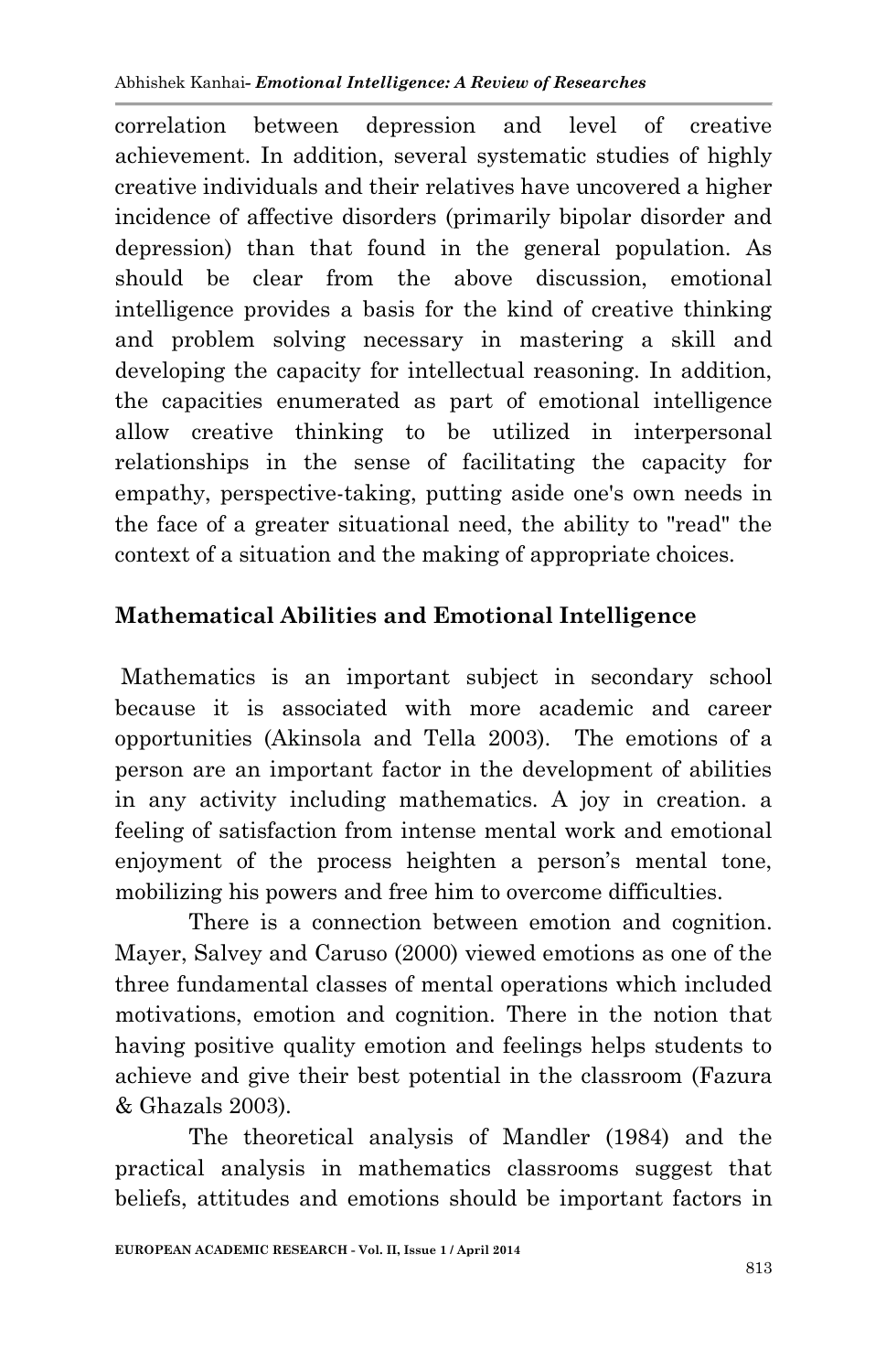research on affective domain in mathematics education. The table given provide a brief outline of these major construct. The affective domain in mathematics education

| Category                                                                                  | Example                                                                                                         |
|-------------------------------------------------------------------------------------------|-----------------------------------------------------------------------------------------------------------------|
| <b>Beliefs</b>                                                                            |                                                                                                                 |
| About Mathematics<br>About Self<br>About Mathematics Teaching<br>About the Social Context | Mathematics is based on rules<br>I am able to solve problems<br>Teaching is telling<br>Learning is competitive. |
| Attitudes                                                                                 | Dislike of Geometric proof<br>Enjoyment of problem solving<br>Preference for discovery learning                 |
| Emotions                                                                                  | Joy (or frustration) in solving<br>Non routine problems<br>Aesthetic responses to mathematics                   |

The emotional reactions of students have not been major factors in research on affect in mathematics education. This lack of attention to emotion is probably due in part to the fact that research on affective issues has mostly looked for factors that are stable and can be measured by questionnaires. To phrase this observation in another way, most research in the past has looked at products, not at process, and it beliefs and attitudes rather than emotions. However, there have been a number of studies that have looked at the process involved in learning mathematics, and these studies have sometimes paid attention to the emotions. Certainly the current trend toward detailed studies of a small number of subjects allows the researcher to be aware of the relationship between the emotions and cognitive processing such awareness was not possible in traditional large-scale studies of attention factors.

**EUROPEAN ACADEMIC RESEARCH - Vol. II, Issue 1 / April 2014** Reports of strong emotional reactions to mathematics do not appear in the research literature very often. An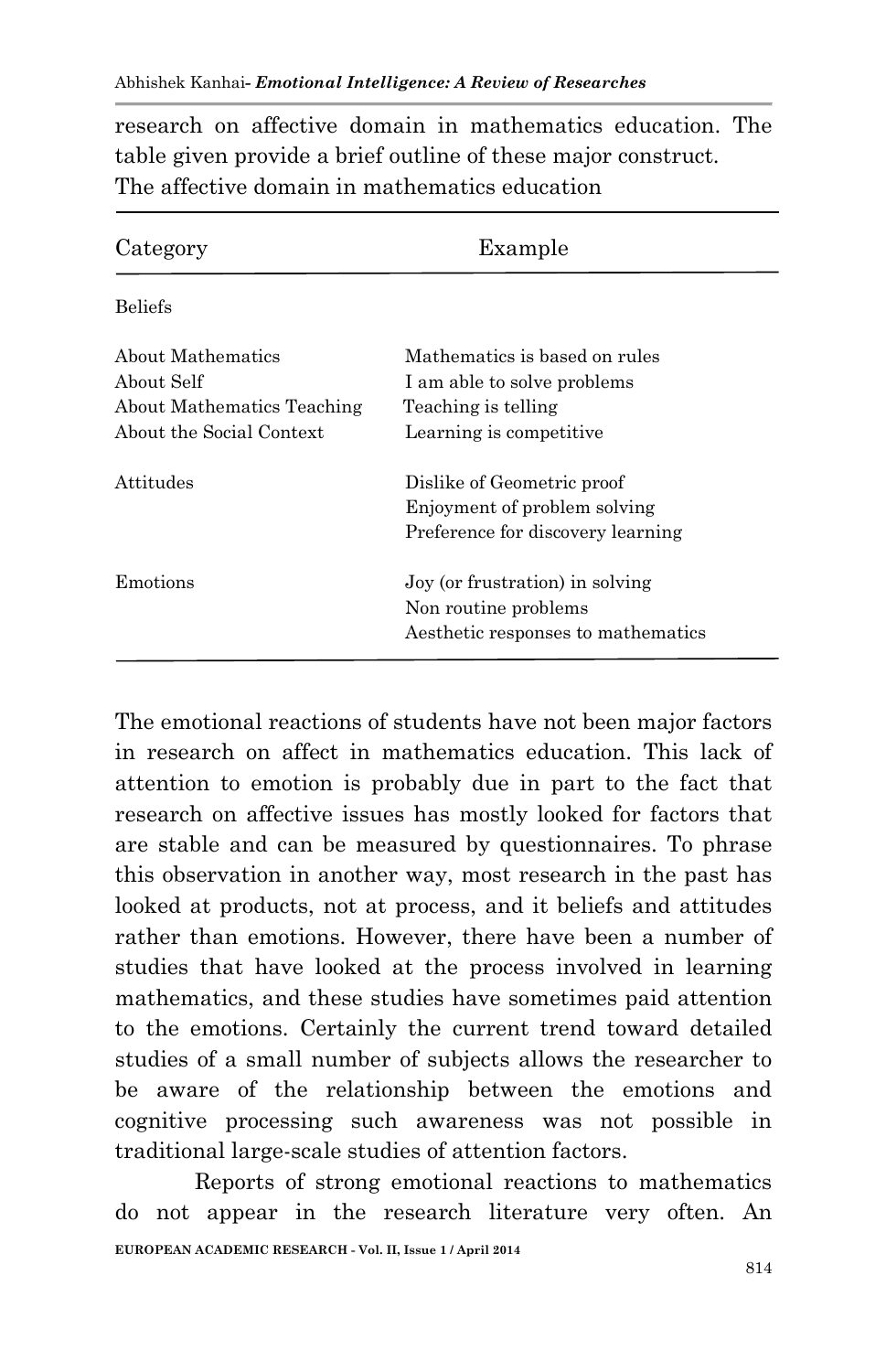important exception is the work of Buxton (1981). His research deals with adults who report their emotional reactions to mathematical task as panic. Their reports of panic area accompanied by a high degree of physiological arousal, this arousal is so difficult to control that they find it disrupts their ability to concentrate on the task. Research on emotional responses to mathematics has been conducted, but it has never played a prominent part in research on the affective domain in mathematics. A major problem has been the lack of theoretical framework within which to interpret the role of the emotions in the learning of maths. Mandler's (1984) theory should help to provide such a framework.

An attempt was done by Bindu, Nair and Dharmangadan (2007), to identify how certain cognitive (viz., non-verbal intelligence and creativity) and personality variables (viz. emotional intelligence, and maladjustment) could synergistically discriminate individuals into high or low group of mathematically creative students. 90 post graduate students (30 males and 60 females) of arts (20), science (11), Humanities (27), and Management (32) faculties of University of Kerala who volunteered to participate in the study constituted the sample. The age of the subjects ranged from 21 to 24 years. The results suggested that the discriminate function that could separate the mathematically creative group from the less mathematical creative counterparts included non-verbal IQ (the most potent discriminator), followed by overall emotional efficacy and general creativity.

 In their study Ogundokun & Adeyemo (2010) revealed that emotional intelligence was potent predictor mildly associated to academic achievement while achievement test on English language and mathematics were used as measures of academic achievement. Rusgianto (2011) in his study found that there are positive relationship between: (a) reasoning and mathematics achievement; (b) emotional intelligence in social interaction and mathematics achievement. Together, there is a positive relationship between reasoning, and emotional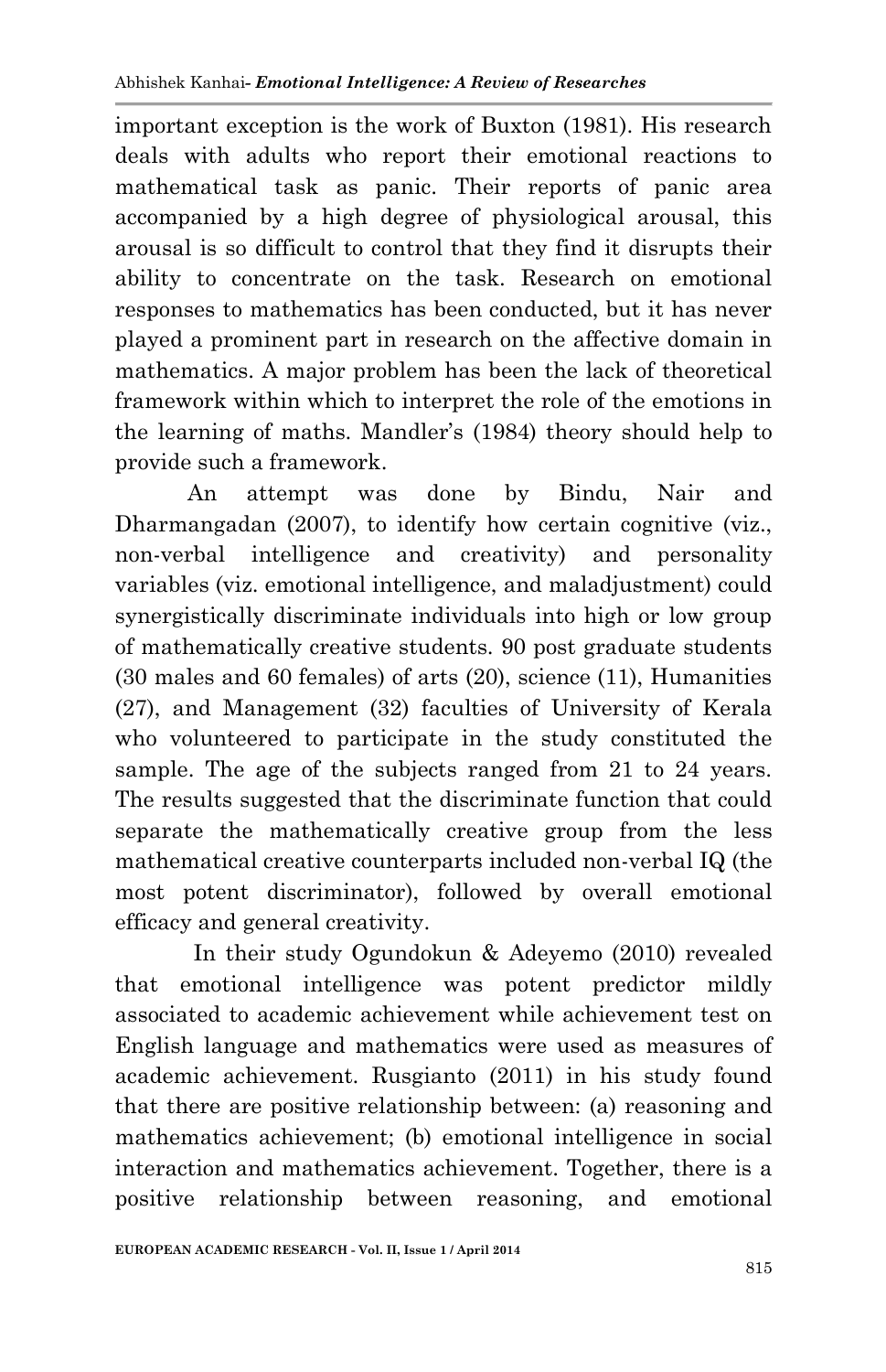intelligence in the social interaction with mathematics achievement. Mavroveli and Sanchez-Ruiz (2011) recently showed a significant relationship between trait EI and math scores in children aged 3 years but not in older pupils (4–6 years). Azuka Benard Festus (2012) in his study found that there was a significance low positive relationship between the emotional intelligence of senior secondary school students and their academic achievement in mathematics. The result also indicated that there was a significant low positive relationship between the emotional intelligence of SS2 male students, SS2 female students, urban school students, and rural school students and their academic achievement in mathematics. It was therefore concluded that apart from cognitive factors, emotional intelligence of students also affect their academic achievement in mathematics. It is recommended that there is need to include emotional intelligence curriculum in schools.

Agnoli et al. (2012) in his study found interaction between trait EI and cognitive ability in predicting academic performance. In particular, trait EI was positively associated with better language performance in children characterised by low or medium cognitive ability, but not in pupils characterised by high cognitive ability. Moreover, results showed that trait EI had a unique power to predict math performance. Similarly, the analyses showed an interaction between emotion recognition ability and cognitive ability in predicting both language and math performance. In contrast (Petrides et al. 2004) have found that trait EI, while having no influence on Maths and Science performance. Tariq (2012) in his study "Mathematical literacy role of gender and emotional intelligence." Concluded that Interventions aimed at improving EI may have the effect of improving learning strategies and performance in maths.

 Odicta (2012) conducted a study entitled "Emotional Intelligence in Relation to the Mathematics Performance of College Students". Results of the study revealed that majority of the respondents were females; were middle child siblings in the family whose fathers and mother did not reach college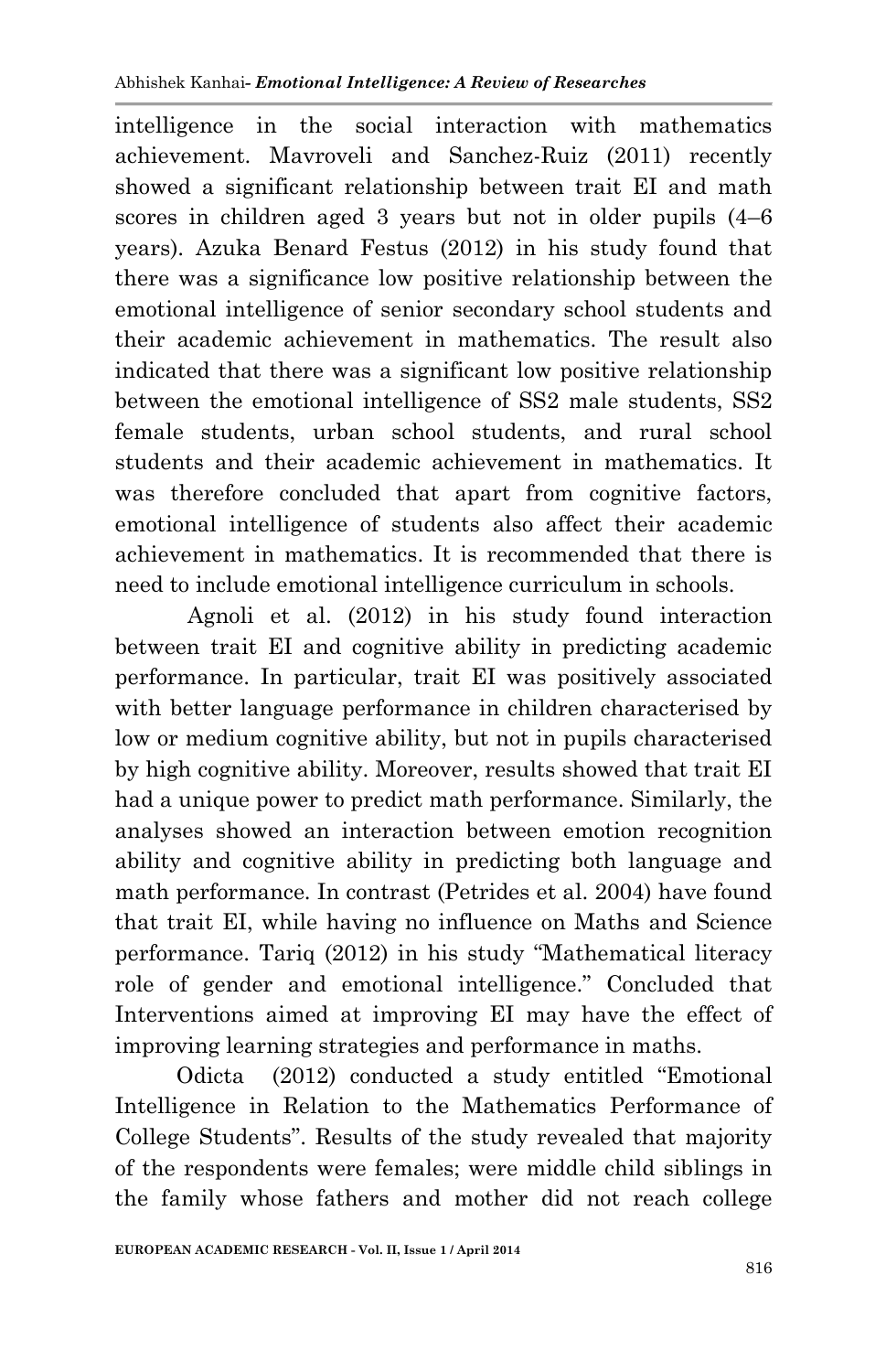education; attended average class size and whose Math classes were mostly held early afternoon. Further, the study found that respondents' emotional intelligence tended to be on the average level while their mathematics performance was found good. Results also indicated that Mathematics performance of college students was affected particularly by the interpersonal and the stress management dimensions of emotional intelligence. In the dimension of adaptability, it was shown that the only child category of sibling tended to have higher level of adaptability than the other group. Respondents assigned in smaller class size and had classes scheduled in late morning performed higher in math than the other group of respondents.

 Sharei et al. (2012) conducted a study, the main purpose of this study is to investigate of the relationship between emotional intelligence and metacognitive capabilities with the ability of mathematical problem solving in the students. The results showed that there is a positive and strong correlation between metacognitive capabilities and mathematical problem solving. This results are consistent with other research (for example: Kazemi and et al. 2012, 2010; Panaoura and et al. 2003, 2005; Lucangli and Cornoldi 1997; Schoenfeld 1985; Gooya 1992). And the result also showed that there is positive and significant correlation between emotional intelligence and mathematical problem solving, although this correlation is poor(r=0.206). Regarding gender specificity of the students, the findings represent meaningful difference between males and females in three variables; in fact, the performance of male students was better than females in metacognitve capabilities and problem solving, but the score of female students was higher than males in emotional intelligence skills. The results of this study reveal that, national education system of any country must consider a specific and noticeable position to develop learners non-cognitive variables, such as metacognitive capabilities and emotional intelligence skills at all educational levels.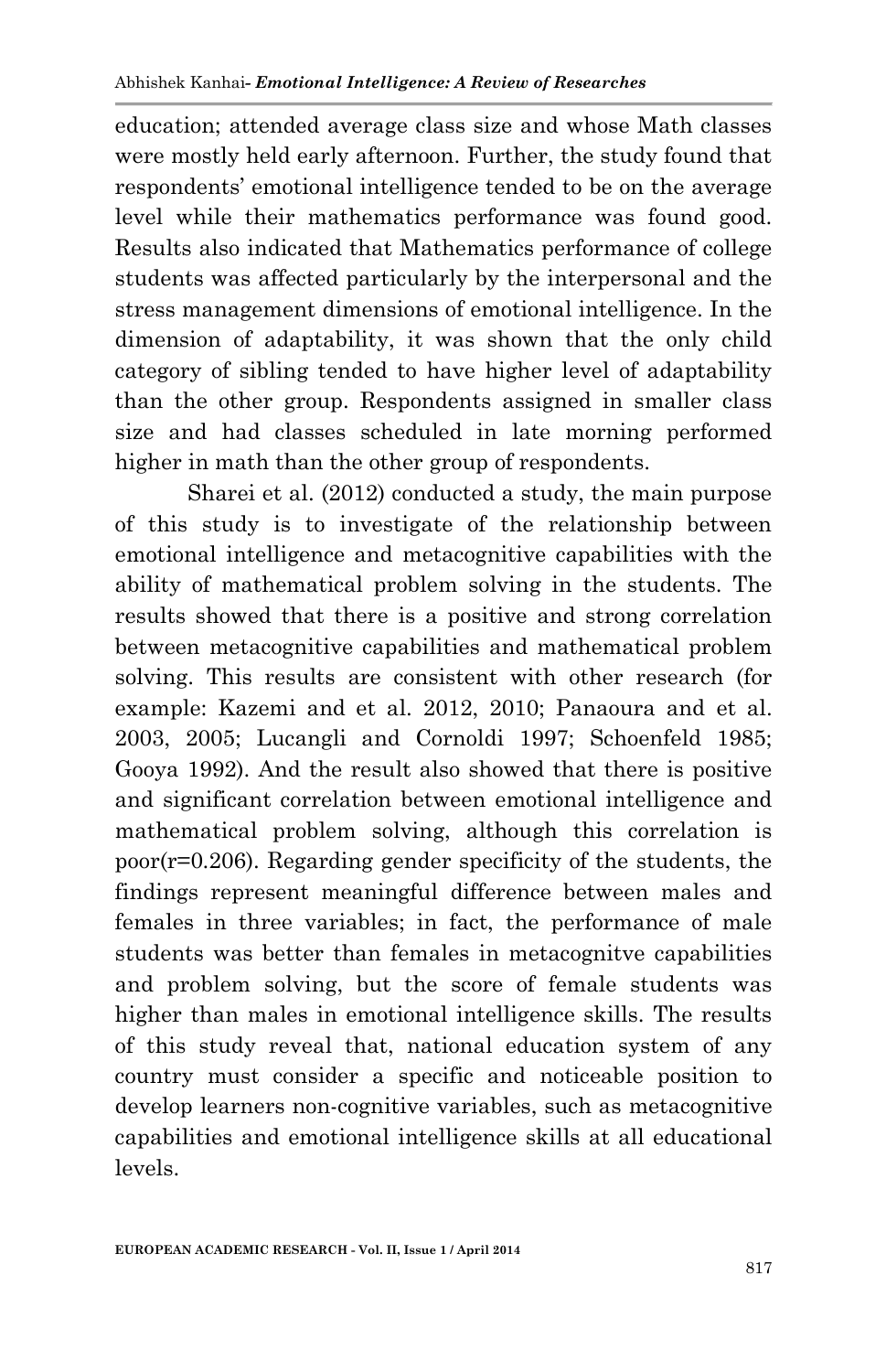# **Relationship of Emotional Intelligence to Socio-Demographical and Environmental Factors**

In order to investigate socio-demographic and environmental variables we have focused on age, gender, ethnicity, and socioeconomic status Home environment, location, parent's education etc. Emotional intelligence refers to a set of acquired skills and competencies that predict positive outcomes at home with one's family, at work and in the society (Akinboye 2003). Emotional intelligent individuals are often described as well adjusted, warm, genuine, persistent, and optimistic (Mayer & Salovey 1997; Salovey and Mayer 1990). Goleman (1998) also reported that emotional intelligence is the strongest indicator of human success.

 We use the term Emotional Intelligence (EI) to refer to the mental processes involved in the recognition, use, understanding, and management of one's own and others' emotional states to solve problems and regulate behaviour (Mayer & Salovey 1997; Salovey & Mayer 1990). Emotional intelligence is a multi-dimensional concept that links emotion and cognition to improve human interactions.

 Daniel Goleman (1998) asserts that no gender differences in EI exist, admitting that while men and women may have different profiles of strengths and weaknesses in different areas of emotional intelligence, their overall levels of E.I. are equivalent. However, studies by Mayer and Geher (1996), Mayer, Caruso, and Salovey (1999), and more recently Mandell and Pherwani (2003) have found that women are more likely to score higher on measures of emotional intelligence than men, both in professional and personal settings. The home environment and family process provide a network of social, physical, and intellectual forces. Home environment is important in terms of ensuring the child to overcome the emotional barriers (Parke et al. 1992; Thompson 1994). Verma & Larson (1999) have studied the negative emotional states of adolescents we related to school stress and inversely related to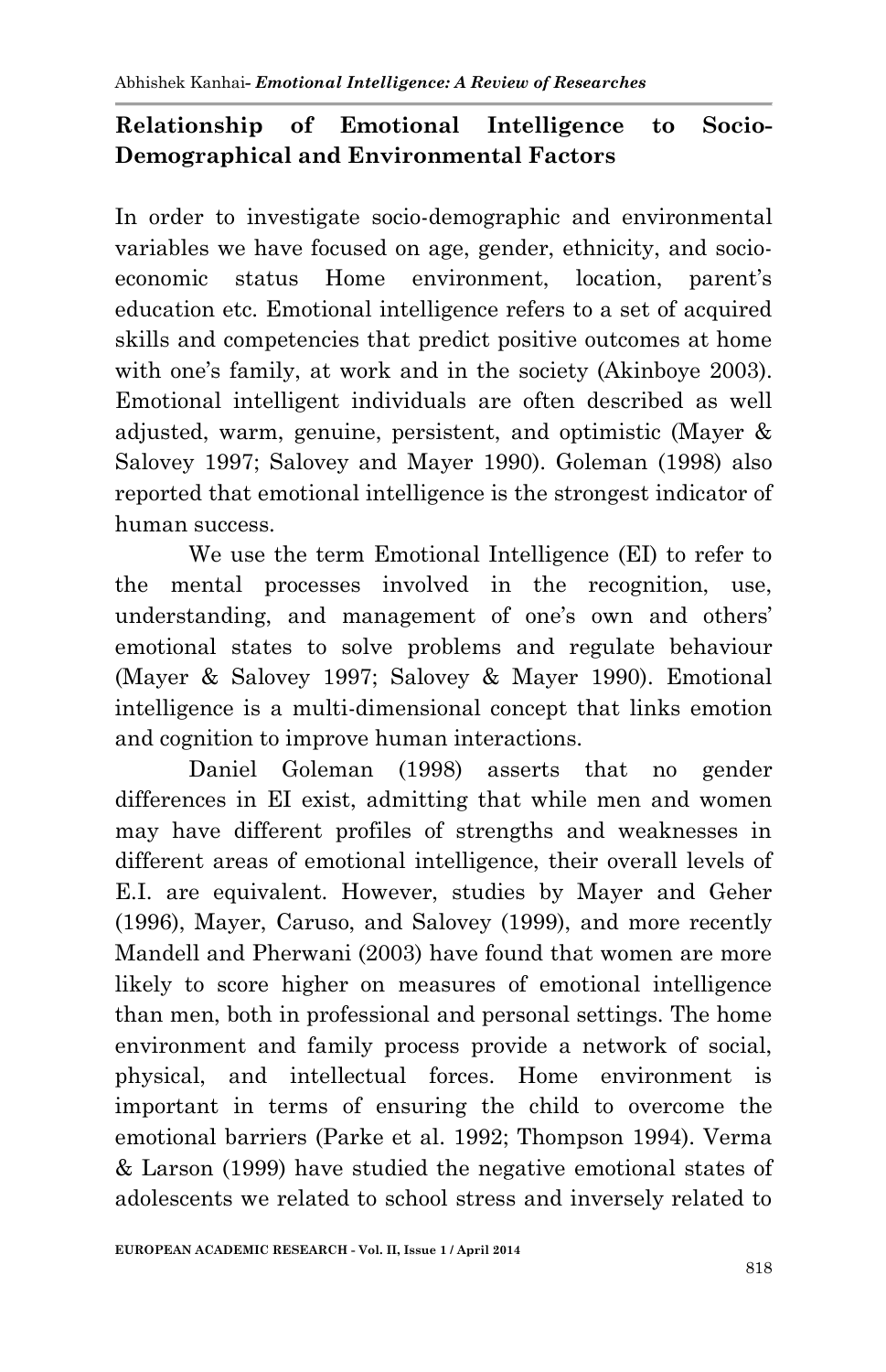family and peer variables. These factors may contribute to adolescent emotionality. Significance inverse correlations between rates of negative emotions and mental health indicated that frequent negative emotions among adolescence should not be dismissed as normative.

 M. Nasir and S. Iqbal conducted a study to examine the relationship of demographic factors with emotional intelligence (EI) of university students. The relationship of selected demographic factors including gender, age, location of residence, household income and parents' education with emotional intelligence was examined. . Results indicated a significant correlation between emotional intelligence and some of the demographic factors. The model of demographic factors was found significant predictor of Emotional intelligence of university students. Petrides and Furnham (2000) investigated gender differences in actual and self-estimated scores on trait emotional intelligence of 260 participants from three British universities. The results indicated that males' self estimates of emotional intelligence were significantly higher than those of females. However, no significant difference was found on total measured trait emotional intelligence or any of its factors except one, named "social skills", on which women scored higher than men.

 Bridges et al. (2001) in their study reported a strong association between emotional well-being and positive environment that provide adolescents with a sense of belongingness, acceptance and support for autonomy. Reiff et al. (2001) examined the relationship of gender, learning disabilities and emotional intelligence in college students. The results indicated that male students differed significantly from female students only on interpersonal scale out of the five composite scales of EQi. On the other hand, Mandell and Pherwani (2003) found a significant difference in EI scores of male and female managers in the study of relationship between emotional intelligence and transformational leadership style. Tiwari and Srivastava, (2004) found a positive relationship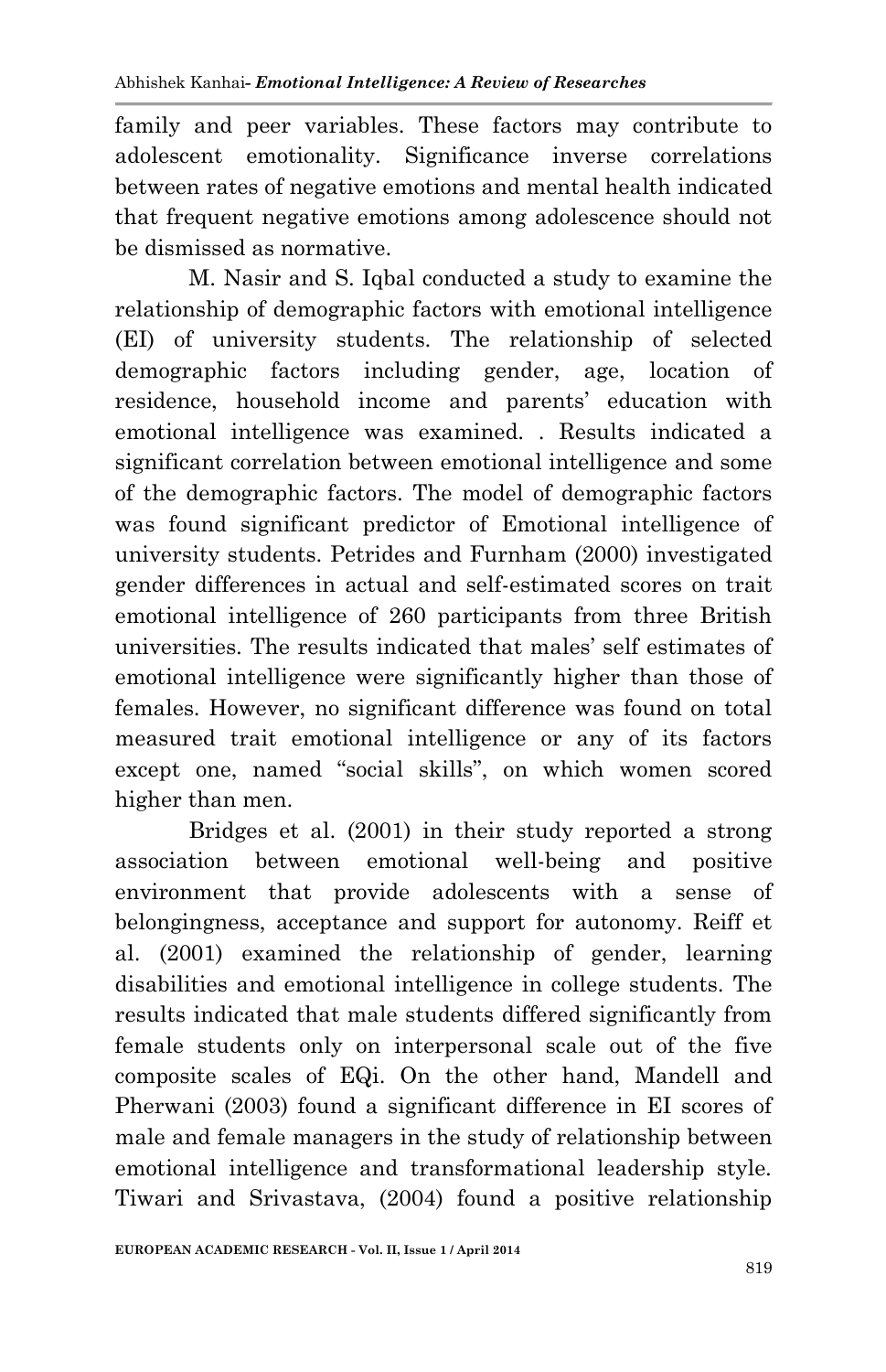between EI (as assessed by an abridged version of the SSRI, a trait EI measure) and perceived environmental quality of home and school, for example, living/working area, noise, support by parents/teacher, using an Indian sample of school children.

 A study conducted by Harrod and Scheer (2005) on 200 youths of ages 16-19, emotional intelligence showed significant positive correlation with parents' level of education and household income. The study further revealed a significant difference between the scores of males and females on emotional intelligence, with females reporting higher emotional intelligence level. The study did not show relationship of emotional intelligence with age and location of residence. The overall model proposed in the study explained 18% variance in emotional intelligence. Shanwal (2005) found higher emotional intelligence in primary students belonging to rural areas than those belonging to urban areas. He also reported higher emotional intelligence in female students. Katyal and Awasthi (2005) showed females with slightly higher emotional intelligence scores, however, the difference was not statistically significant but only indicative of the trend. In another study Katyal and Awasthi (2006) found significant relationship of emotional intelligence with type of family, parents' educational qualification and mother's occupation, however, no significant relation of EI was found with monthly income, birth order and father's occupation. Fariselli et al. (2006) examined the relationship between emotional intelligence and age, showing a slight but significant positive correlation between them (r= .135).

 Emotional Intelligence has been studied in relation to various demographic factors like age, gender, education, locale by Salovey & Mayer (1990), Dalip Singh (2001), Harrod (2005), Katyal (2005). The factors reported significant on Emotional Intelligence are age and gender.

 A study conducted by Ozabaci (2006) entitled "Emotional Intelligence and Family Environment". The results of the study indicate that there was a relationship between EQ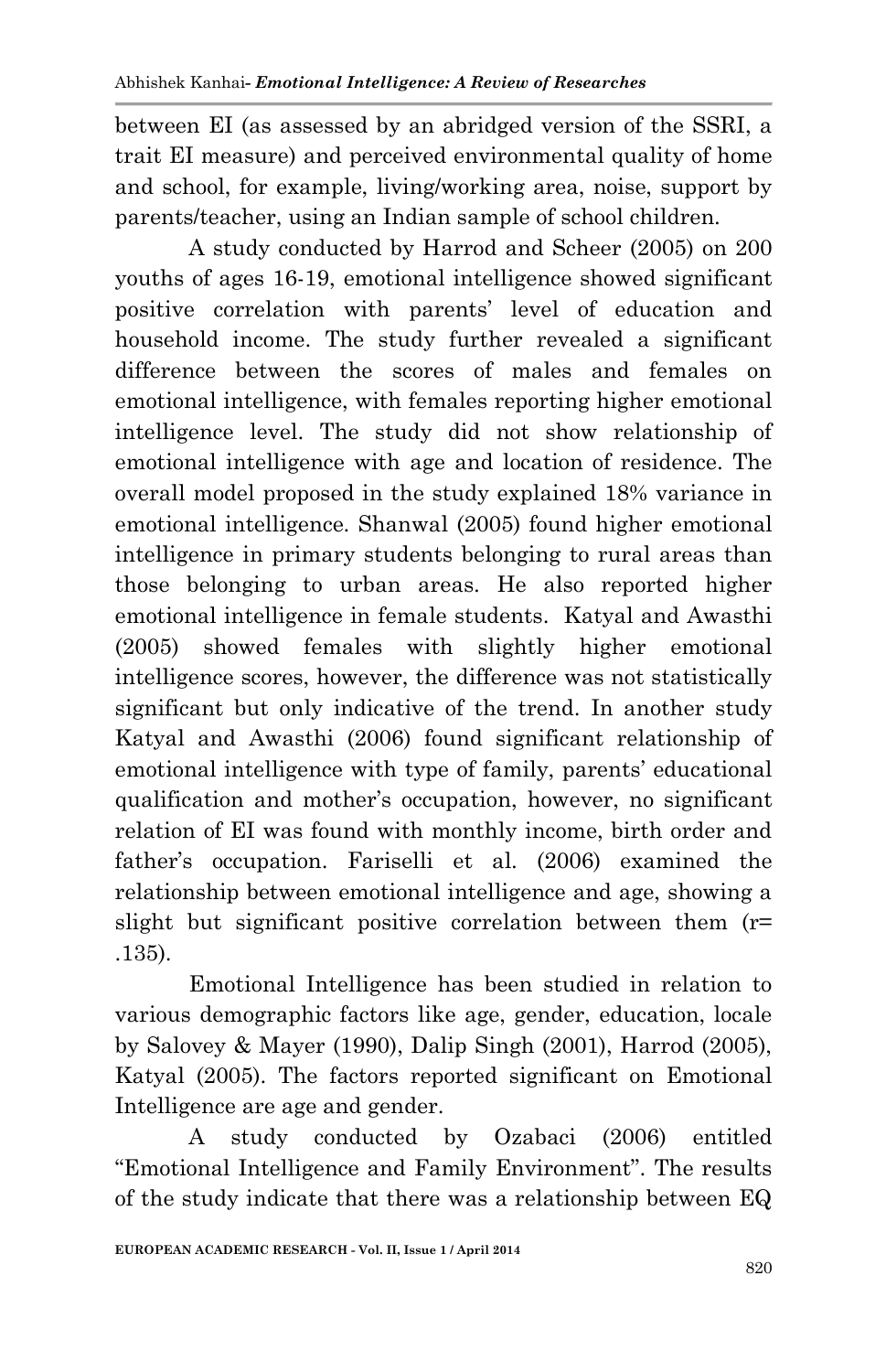and family cooperation. Sanwal (2002) in his study "A study of correlations and nurturance of emotional intelligence in primary children" found that identification and assimilation of emotion components co-vary more with socio-cultural and environmental factors, like number of family members and occupation of the father. Rural children found to be high in emotional intelligence than his counterparts urban children.

 In his study Singaravelu (2007) found no significant difference in male and female student teachers, however, the difference in EI was found with respect to locality of residence. In a study to investigate relationship between demographic characteristics and emotional intelligence of workers in selected organizations, Adeyemo (2008) found a significantly high emotional intelligence in female workers, however, no significant relationship was found between age, marital status, educational qualification and EI. Balci-Celik and Deniz (2008) investigated the difference in the EI levels of Turkish scouts and scouts from other countries with regard to age and gender. They found no difference in emotional intelligence of boys and girls, neither there was any difference found in emotional intelligence with regard to age. Vijaykumar and Govindaraju (2012) found no significance gender difference in Emotional Intelligence.

 Naghavi & Redzuan (2011), writes an article "The Relationship between Gender and Emotional Intelligence". The article reviews empirical studies which emphasized on the relation between gender and emotional intelligence. Emotional quotient (EQ) is a set of abilities such as conception, emotion appraisal and expression, emotion management and regulation and emotion utilization of emotion. As emotional intelligence is acquisitive and of social origin, parents and children thus expose their emotions in an expressive way to one another, either consciously or unconsciously in their interactions. It seems that further to individual differences of boy and girl, the expectations of society and people around, especially parents, are different in terms of children's sexuality. Culturally, girls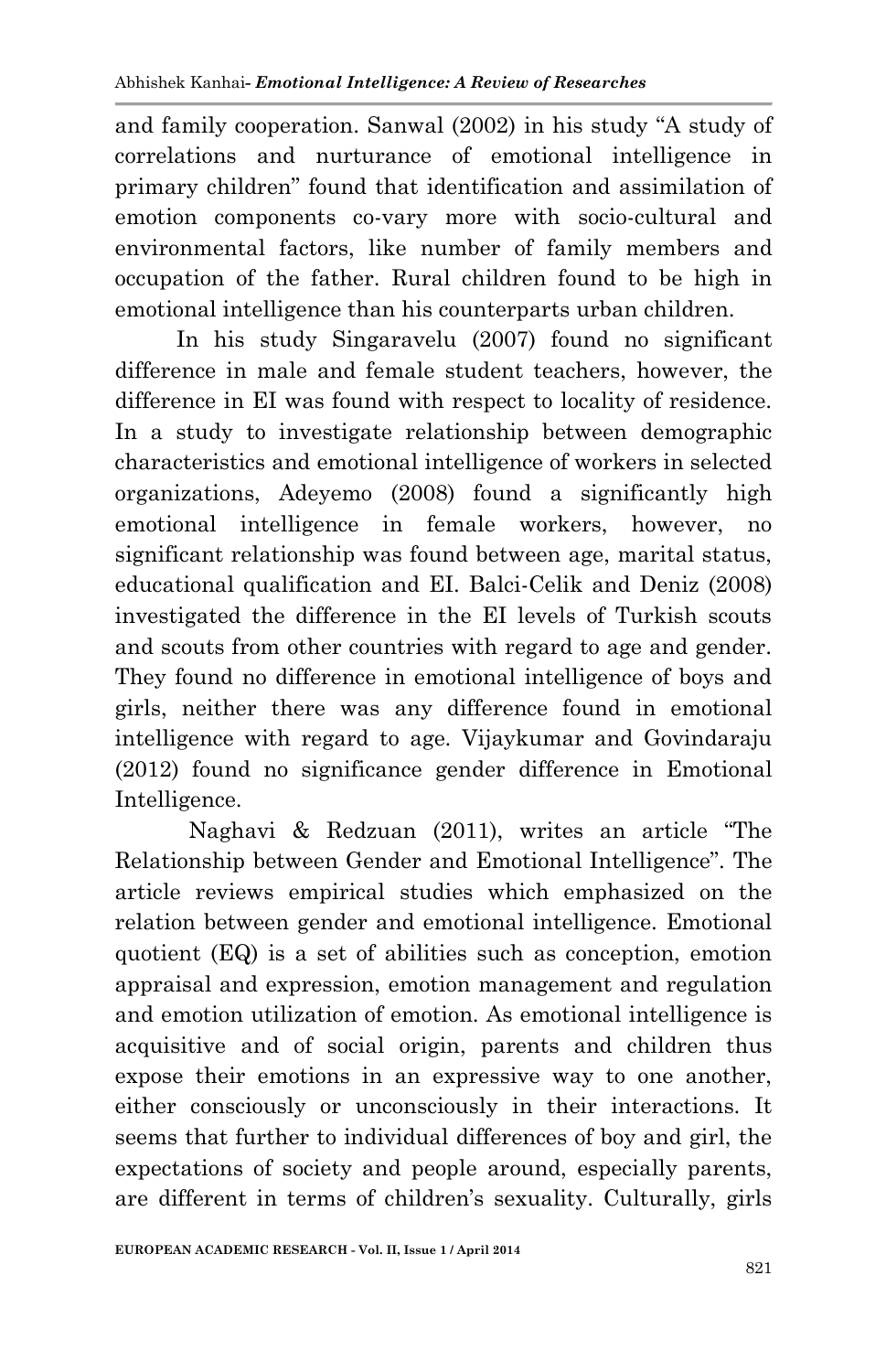are mostly expected to be more expressive of feelings, whereas abstaining from feelings expression in boys is strengthened as a manly model. The research showed that emotional intelligence is meaningful associated with gender differences. The article is divided into several sections. The review is started with the definition of emotional intelligence and this is followed by a review on the emotional intelligence, as well as the effects and interaction of gender differences. Then, an overview of the paper is included a demonstration of the influence of gender differences on emotional intelligence is also given. Finally, as conclusion it is important to realize that girls are higher than boys in emotional intelligence, but high emotional intelligence in boys is a better predictor for achievement.

# **Conclusion and Suggestions for Future Research and Application**

Learning is an emotional process. If doubt, recall the excitement felt when we finally succeeded in working a really difficult problem or finished a major paper. Remember the dread of entering an exam room when you weren't sure about the material. If there is no emotion, there probably isn't much learning going on. Consider the nodding heads in the typical large lecture. An emotion is a physiological response to a situation that is too important to leave to intellect alone, such as danger, painful loss, persisting toward a goal despite frustrations, bonding with a mate, building a family. To ensure emotional development, the concept of emotional intelligence should be included in school curricula. In this era of competition, the level of achievement has become key factor for progress in personal, educational and social life of an individual. Emotional intelligence can help us to make our impulse quite level so that we can face these competitions and improve our achievement. Above studies are clearly showing the significant relationship between emotional intelligence and academic achievement.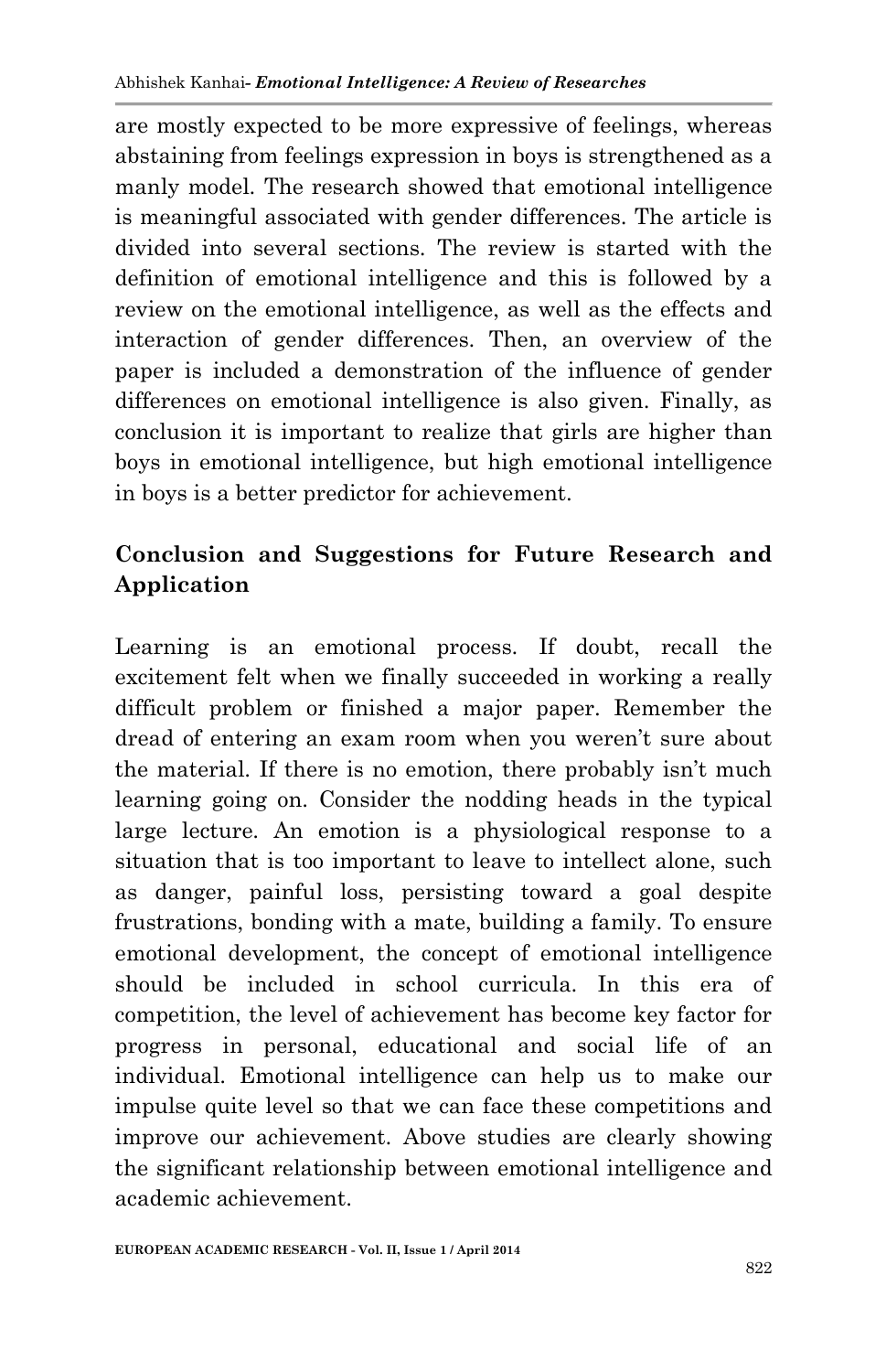Mathematics abilities is received by students through hard and diligent works, their learning with control of good emotion can indicate by high intelligence and influential of anyone to think, the force them to use certain way of thinking, follow the principle refers to the certain rules that has basis in accordance with the reasoning ability. If the students use the right way in learning mathematics, they will get the high achievement of mathematics. Mathematical creativity is an essentially amoral cognitive skill that can serve any purpose as determined by one's own sense of moral and ethical behaviour, as well as one's emotional needs whether conscious or unconscious. Therefore, emotional intelligence is crucial for the utilization of this skill in a healthy and productive way. Emotional intelligence in social interaction of students through of empathetic, and skill interaction with their friends, and coordination relationship of interaction in learning within following mathematics instructional process in classroom as the requirement for students to reach success in learning. It was therefore concluded that apart from cognitive factors, emotional intelligence of students also affects their mathematical abilities. There are also many studies which are showing the relationship of Emotional Intelligence with socio-demographical variables. As should be clear from the above discussion, emotional intelligence provides a basis for the kind of creative thinking and problem solving necessary in mastering a skill and developing the capacity for intellectual reasoning. In addition, the capacities enumerated as part of emotional intelligence allow creative thinking to be utilized in interpersonal relationships in the sense of facilitating the capacity for empathy, perspective-taking, putting aside one's own needs in the face of a greater situational need, the ability to "read" the context of a situation and the making of appropriate choices.

Above studies shows implications for teachers, administrators and student's community in order to strengthen the emotional Intelligence among adolescents in turn it is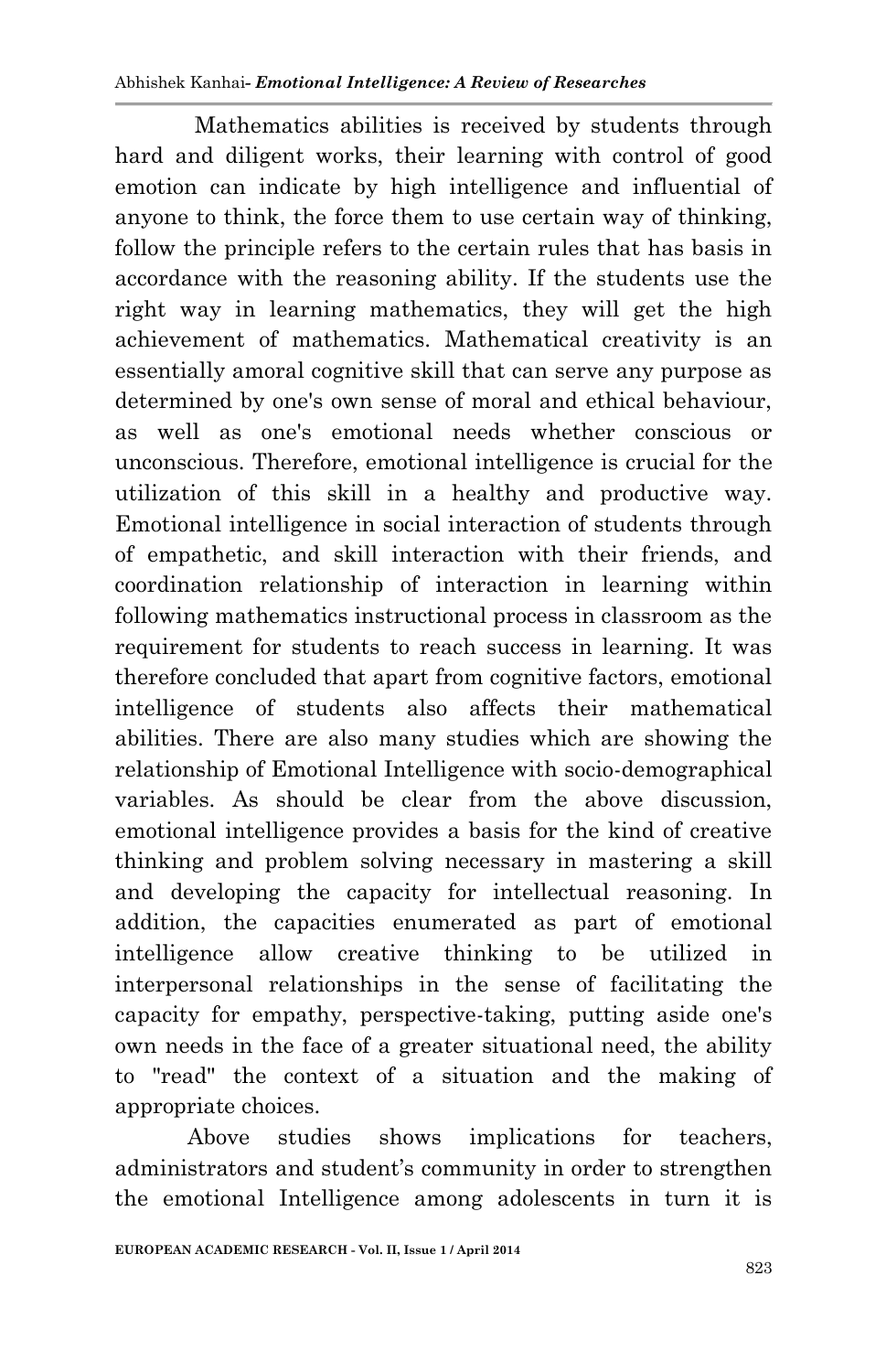indirectly tuning their divergent and convergent thinking in a right manner so that creativity can be fostered to the fullest of their ability. Researches done in the field of EI indicates its significant contribution in success in human life. Emotions are basic, primeval forces of great power and influenced designed by nature to enable the organism to cope with circumstances which demand the utmost effort for survival or success or to add colour and spice to our living. Infant human beings have an incredibly rich and complex emotional life that provides value to our experiences, motivation to our actions, and a dimension of communication beyond spoken words. Emotional maturity helps children to adjust in the environment. The children may be encouraged to tolerate, to understand, to express and to build confidence. Self control should be developed among school children. They may be taught to cope with fears and angry feelings. Therefore, development of EI should be the aim of education.

 And there is no doubt that there should be emotional literacy classes in schools or by reforming the curriculum in such a way that the requisite emotional skills can be taught to them while teaching other subjects like Maths, English. Teachers may help the students to develop self- awareness, empathy, art of resolving conflict and cooperation. Teachers should freely and frankly talk about feelings with students. For that, Emotional literacy programmes must be included in the training programmes of teacher-trainees. This would strengthen the ties among parents, teachers and taught. We have seen that studies also suggests a relationship between Emotional Intelligence and Environmental and sociodemographical variables so the parents should make efforts to build emotional competences in children, so that they can better fulfil their various roles in life.

 Education based on emotional intelligence can provide more peace and less stress, more joy in dealing with us and with others, can help to retrieve a sense of balance and harmony when conflict becomes cooperation, the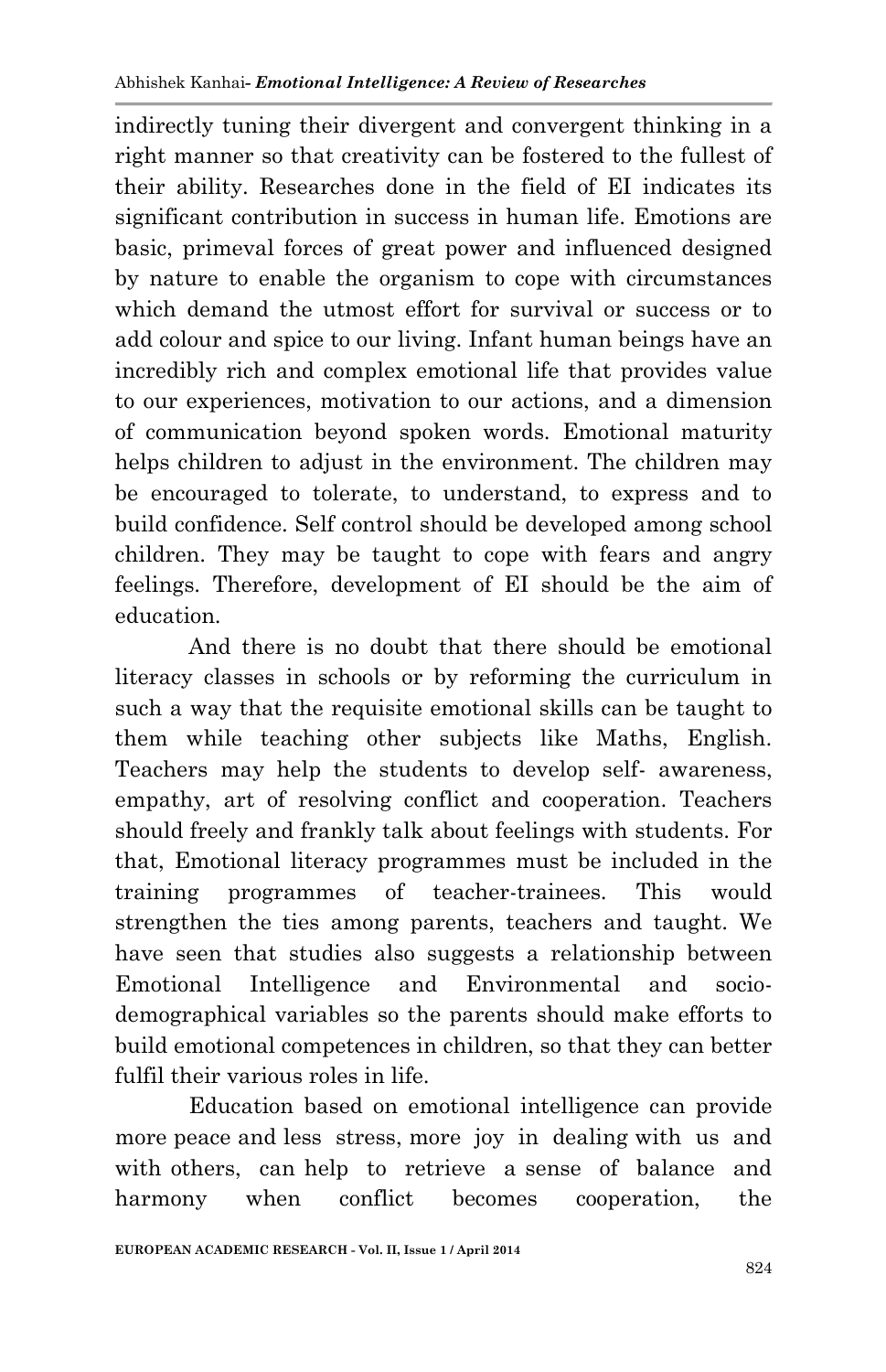overwhelming concern, the anxiety may not be mastered and so obvious it will help to get good academic success. Emotional intelligence is the ability to emotionally adapt optimally to a range of situations, understand others and work within the group, which gives individual optimism and confidence.

The modern concept of emotional intelligence is in itself a youthful one. Much work has yet to be done to discover exactly what emotional intelligence encompasses and how it would be most effectively applied. Future research on emotional intelligence might focus on the following areas:

- The extent to which emotional intelligence can be taught. As evidence exists both for and against the ability for emotional intelligence competencies to be developed, it is important that future research determine the extent that such learning may occur before an organization invests considerable funds into a development program. Perhaps hiring on the basis of emotional intelligence may prove to be more effective then attempting to develop its levels after the fact.
- The relationship between emotional intelligence and personality. More research is needed to determine the exact connection of emotional intelligence and personality constructs and if certain models or measures of emotional intelligence are accounting for additional variance in performance or behaviour over and above that of personality factors. Research should consider the usefulness of constructs and measures which may only replicate or rename ideas which are already established.
- The effectiveness of emotional intelligence programs. Several programs touted to increase the emotional intelligence of participants, which are available on the market, are yet to be evaluated. Program evaluation research is necessary in order to determine which programs are effective in general and in specific settings and situations.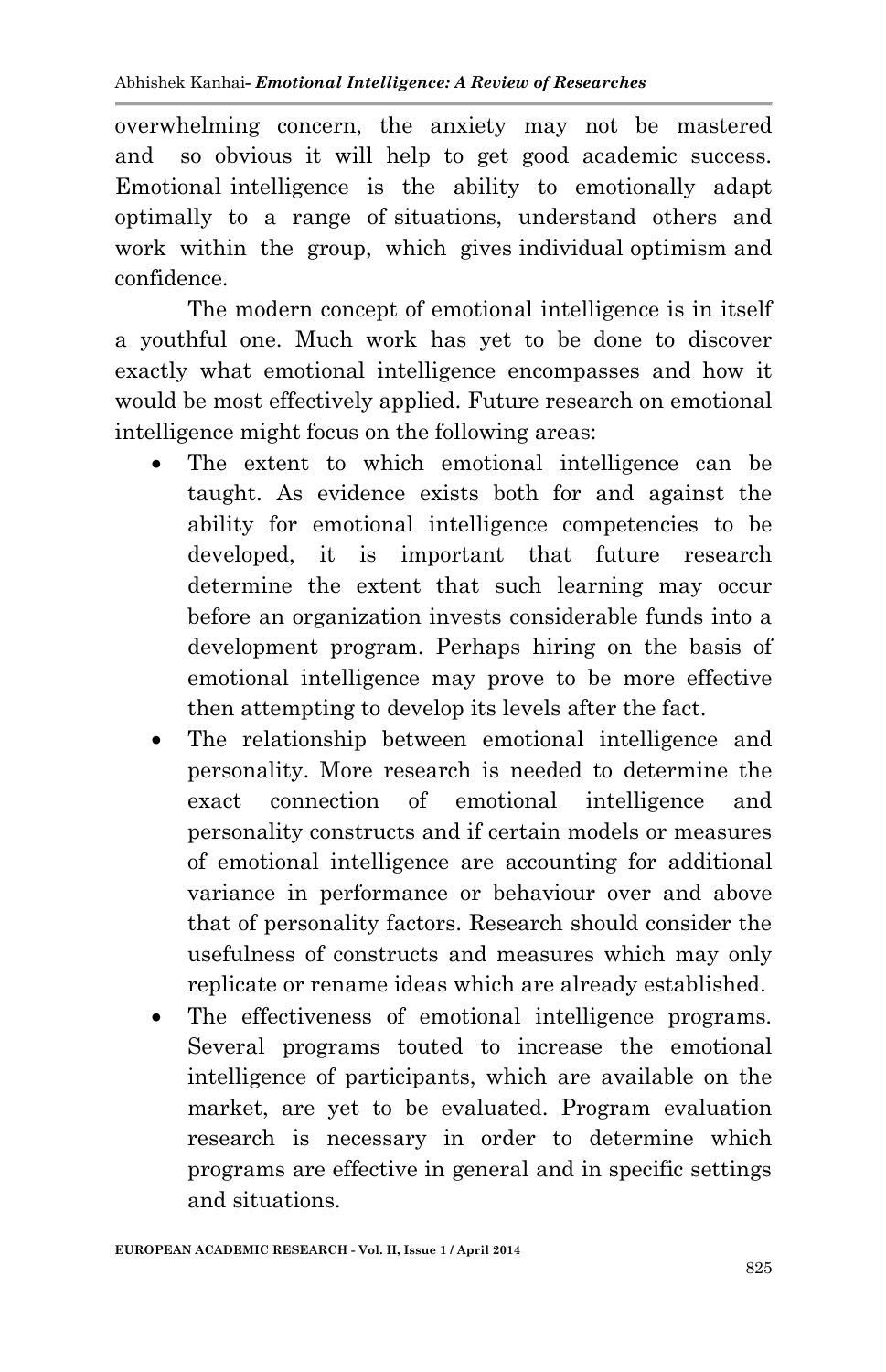- The role of emotional intelligence in the Public Service. Although a substantial amount of research has been conducted on the role of emotional intelligence in private business, there is a lack of research examining emotional intelligence in the public service sector.
- Some more studies must be done to see the relationship of Emotional Intelligence and Domain of Mathematics, like Mathematical Creativity, Mathematical aptitude etc.
- There is a need for research studies that will link emotional intelligence with students learning outcomes and others student related variables like curiosity, values, culture, achievement motivation etc.
- There is hardly any cross panel analysis study in the area of Emotional Intelligence to know cause and effect relationship with other variables.

#### **Acknowledgments**

Funding organizations- Junior Research Fellowship from UGC India.

#### **BIBLIOGRAPHY:**

- "A Case for Emotional Intelligence in Our Schools." (n.d.). Retrieved Nov. 17, 2012, from http://www.6seconds.org/pdf/case\_for\_EQ\_school.pdf
- Agnoli, S., Mancini, G., Pozzoli, T., Baldaro, B., Russo, P.M., & Surcinelli, P. 2012. "The interaction between emotional intelligence and cognitive ability in predicting scholastic performance in school-aged children." *Personality and Individual Differences* 53(5): 660–665. dx.doi.org/10.1016/j.paid.2012.05.020
- Animasahun, R.A. 2008. "Predictive Estimates of Emotional Intelligence, Spiritual Intelligence, Self-Efficacy and Creativity Skills on Conflict Resolution Behaviour among the NURTW in the South-Western Nigeria."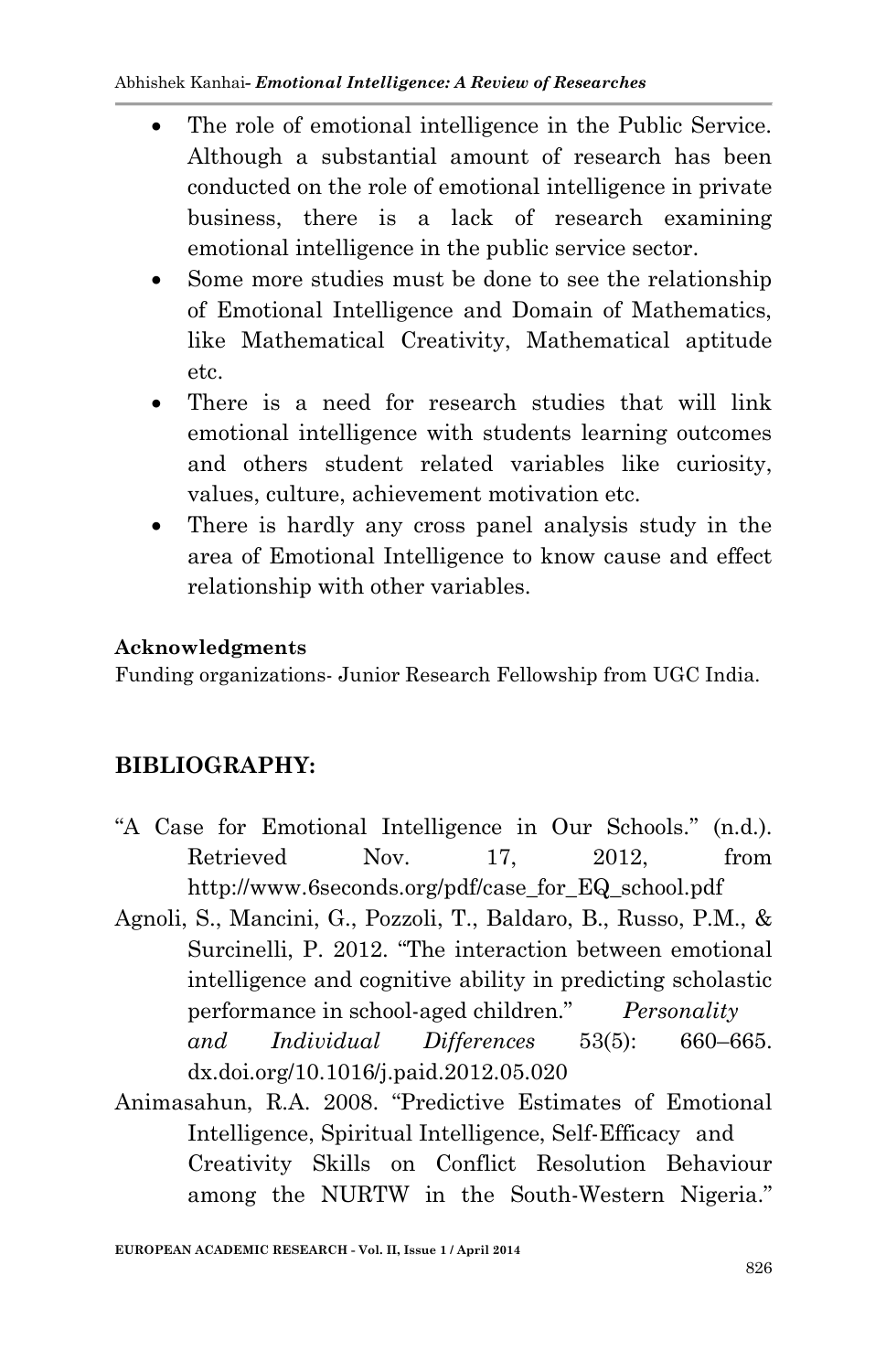Retrieved Feb. 5,2012, from http://www.pjlss.edu.pk/sites/default/files/1%20Anibasah un-final%20press68-74.pdf

- Aremu, O.A., Tella, A., & Tella, A. (n.d.). "Relationship among Emotional Intelligence, Parental Involvement and Academic Achievement of Secondary School Students in Ibadan, Nigeria." Retrieved March 17, 2013, from http://www.usca.edu/essays/vol182006/tella1.pdf
- Arora, A. 2011. *A Study of Social and Emotional Adjustment of 10+2 Grade Students in Relation to Their Mathematical abilities and Performance in Mathematics*. Garhwal University, India.
- Bai, S. 2011. "Study of Anxiety Proneness and Emotional Intelligence In Relation To Academic Achievement of Pre-university Students." *International Referred Research Journal* 2(22). Retrieved from http://www.ssmrae.com/admin/images/219367a1108ae9f dbb1233888275ad77.pdf
- Bandhana and Sharma, D. 2012. "Emotional Intelligence, Home Environment and Problem Solving Ability of Adolescents." *Indian Streams Research Journal* 1(5): 1- 4.
- Basantia, T. K. and Panda, B. N. 2010. "Development of Creative Abilities among Elementary School Students through Multi-dimensional Activity-based Integrated Approach an Experimental Study." *Indian Educational Review* 46(1): 31-49.
- Buxton, L. 1981. *Do you panic about maths?* London: Heinemann.
- Chaturvedi R.K. 2010. *Emotional Intelligence and Value orientation of Research Scholar.* Ph.D. (Edu.), B.H.U., Varanasi, India.
- Cherniss, C., Extein, M., Goleman, D., and Weissberg, R.P. 2006. "Emotional Intelligence: What Does the Research Really Indicate?" *Educational Psychologist* 41(4): 239– 245.Retrievedfromhttp://alliance.la.asu.edu/temporary/st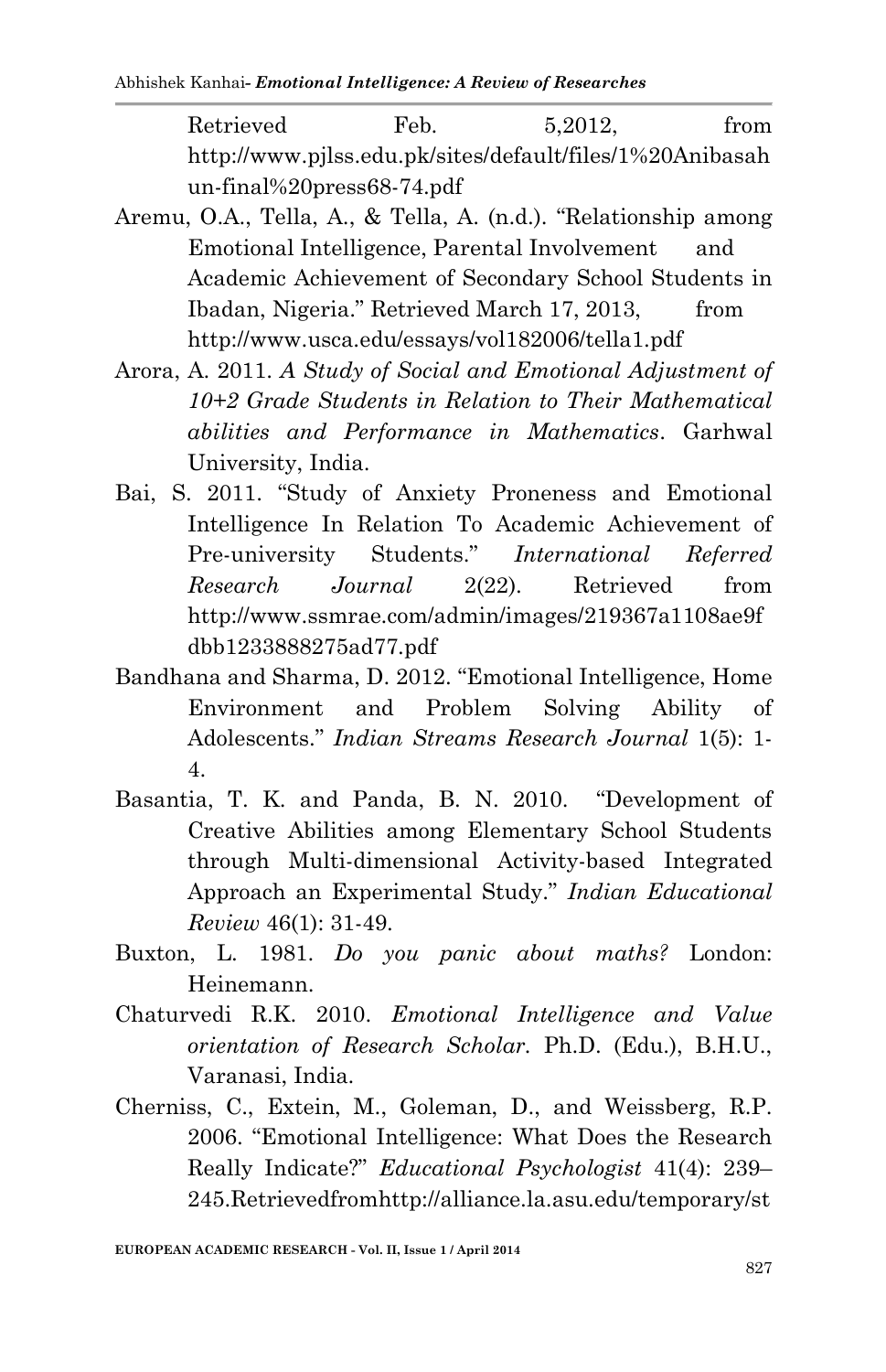udents/katie/MultipleIntelligenceEmotional.pdf

- Cherry, K. (n.d.). What Is Emotional Intelligence? Definitions, History, and Measures of Emotional Intelligence. Retrieved Feb. 5, 2012, from http://psychology.about.com/od/personalitydevelopment/ a/emotionalintell.htm
- Dadvar, R., Mohamadrezaii, M., and Fathead, M.H. 2012. "The Relationship between Emotional Intelligence and Creativity of Female High School Students in Baft City." *Journal of Basic and Applied Scientific Research* 2(4): 4174-4183.Retrieved from http://www.textroad.com/pdf/JBASR/J.%20Basic.%20Ap pl.%20Sci.%20Res.,%202%284%2941744183,%202012.pd f
- Deep, Lata Gupta. 2008. *A study of Emotional Intelligence in relation to Frustration Tolerance, Logical Thinking and Academic Success of class IX students*. Ph.D. (Edu.), B.H.U., Varanasi, India.
- Sharp, Caroline. 2004. "Developing young children's creativity: what can we learn from research?" 32: 5-12. Retrieved fromhttp://www.nfer.ac.uk/nfer/publications/55502/5550 2.pdf
- Emotional Intelligence (n.d.). Retrieved March 17, 2013, from http://62.24.236.202/estep/Prison%20Officer%20Training %20programme/8.%20EQ/PO-EQ-BR-01.pdf
- Emotional Intelligence.(n.d.). Retrieved March 17, 2013, from http://danielgoleman.info/topics/emotional-intelligence/
- Fakhri, M.K. 2012. "Correlation between General Health with Emotional Intelligence and Creativity in Medical College Students at Islamic Azad University, Sari Branch, Sari, Iran." *Qom University of Medical Sciences Journal* 6(2) Retrieved from the set of  $\mathbb{R}^n$  from the set of  $\mathbb{R}^n$  from the set of  $\mathbb{R}^n$ http://journal.muq.ac.ir/en/index.php/jmuqen/article/vie w/235.
- Farah Malik and Sultan Shujja. 2013. "Emotional Intelligence and Academic Achievement: Implications for Children's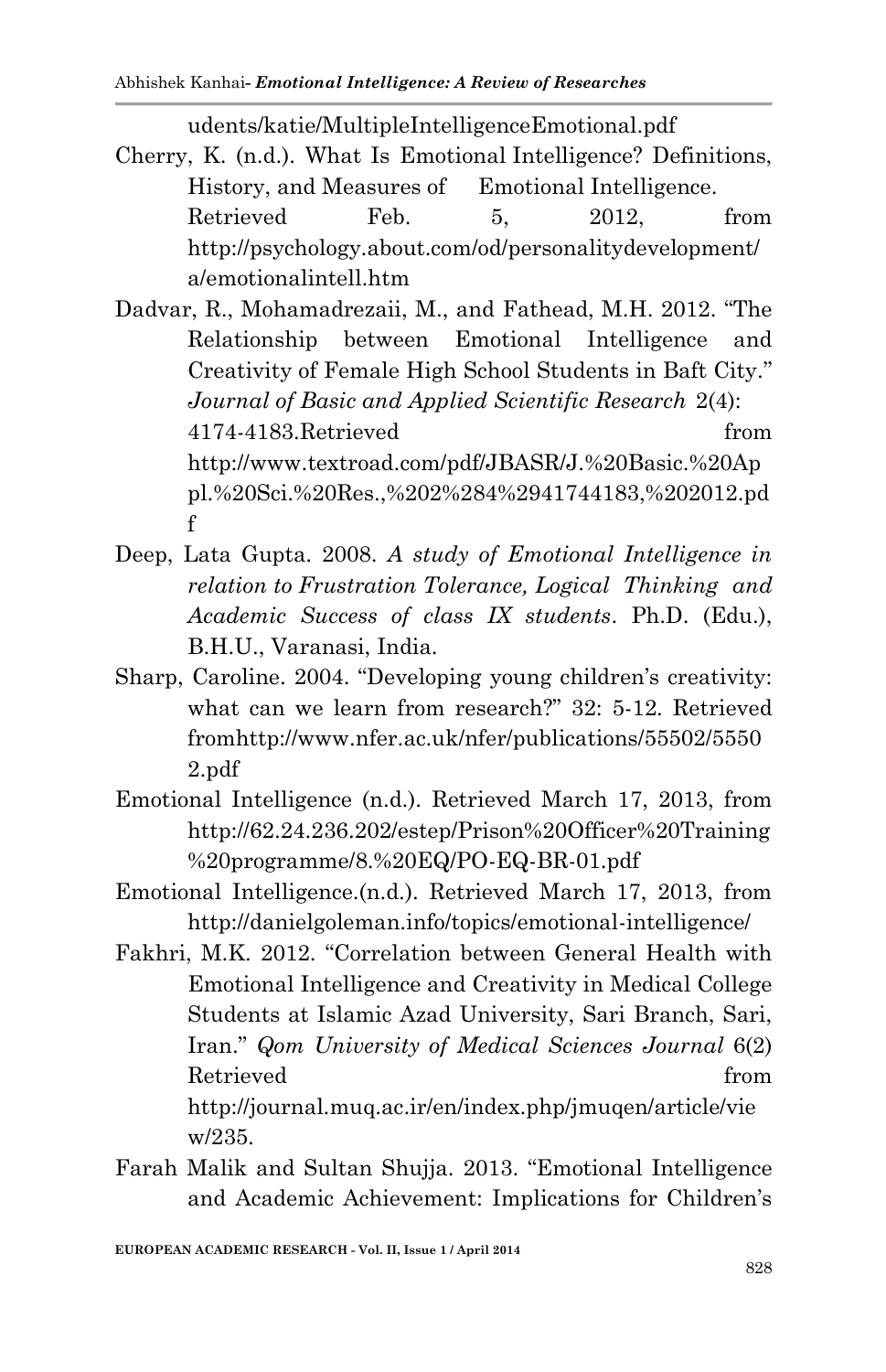Performance in Schools." *Journal of the Indian Academy of Applied Psychology* 39(1): 51-59.

- Fayombo, G.A. 2012. "Emotional Intelligence and Gender as Predictors of Academic Achievement among Some University Students in Barbados." *International Journal of Higher Education* 1(1): 102-111.
- Festus, A.B. 2012. "The relationship between Emotional Intelligence and Academic Achievement of senior secondary school students in the Federal Capital Territory, Abuja." *Journal of Education and Practices*, 3(10). Retrieved from http://www.iiste.org/Journals/index.php/JEP/article/view /2526
- Goleman, D. (n.d.). *Emotional Intelligence*. Retrieved March 17, 2013, from http://danielgoleman.info/topics/emotionalintelligence/
- Hansenne, M. and Legrand, J. 2012. "Creativity, emotional intelligence, and school performance in children." *International Journal of Educational Research* Volume 53, 264–268.
- Iqbal, S. and Nasir, M. (n.d.). "Relationship of demographic factors with emotional intelligence of university students." *New Horizons in Science & Technology (NHS&T)* 1(1):17-21. Retrieved Feb. 5, 2012, from http://www.insii.com/pdf\_files/1332527321%28NHS&T% 29,%20Volume%201%281%2917-21-%20Maliha.pdf
- Ivcevic, Z., Brackett, M.A. & Mayer, J.D. 2007. "Emotional Intelligence and Emotional Creativity." *Journal of Personality* 75(2): 199-236.
- Jahanian, R. 2012. "The Relationship between Students' Creativity and Emotional Intelligence in Technical and Vocational Colleges." *Middle-East Journal of Scientific Research* 11(9): 1286-1293.
- Johnson, G.D.K. 2008. *Learning Styles and Emotional Intelligence of the Adult Learner.* PhD dissertation, Auburn University Alabama. Retrieved from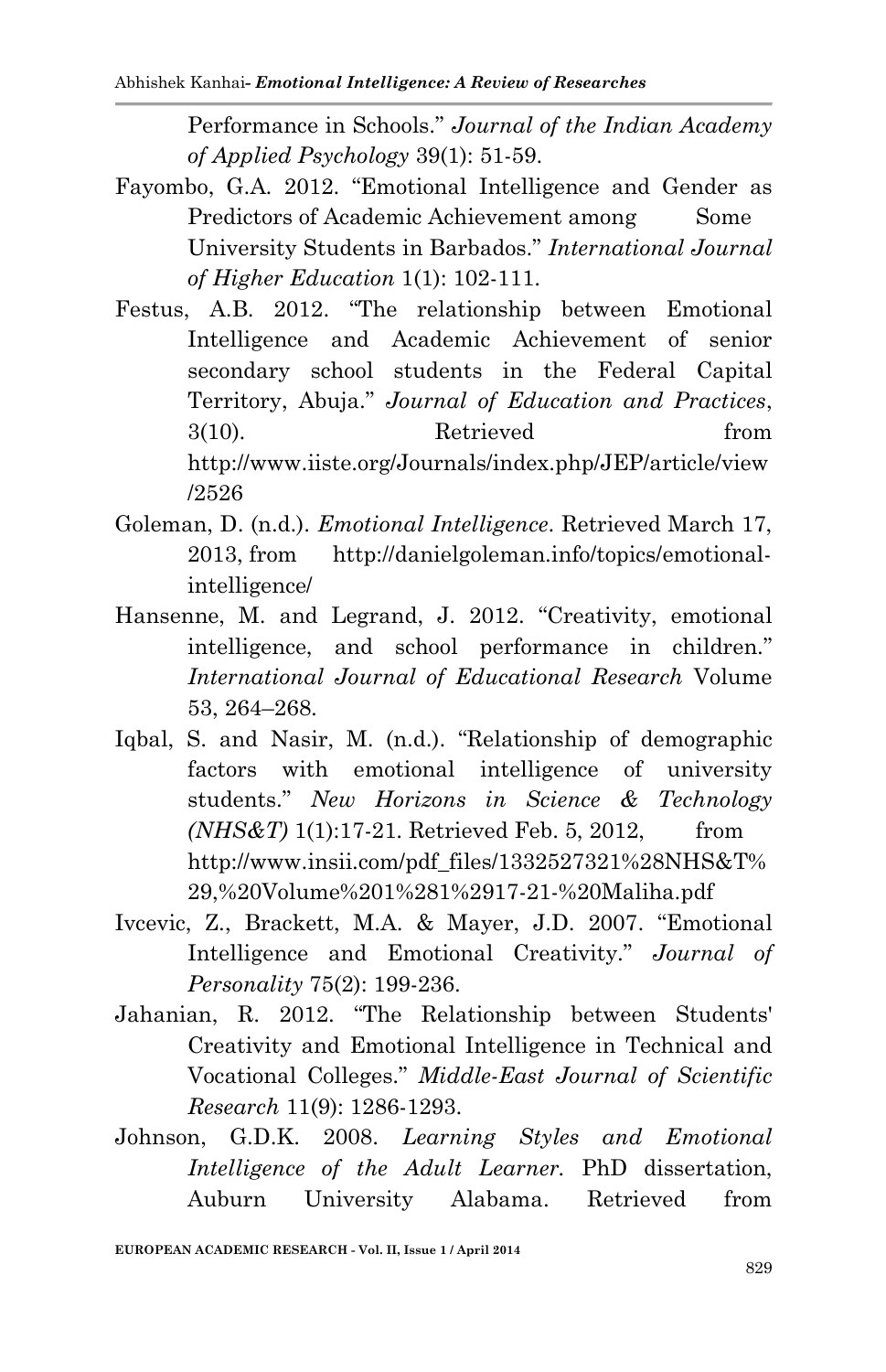http://etd.auburn.edu/etd/bitstream/handle/10415/1066/J ohnson\_Gia\_27.pdf

- Jordan, J.A., McRorie, M. and Ewing, C. 2010. "Gender differences in the role of emotional intelligence during the primary–secondary school transition." *Emotional and Behavioural Difficulties* 15(1): 37-47. DOI: 10.1080/13632750903512415
- Kandemir, M.A. and Gur, H. (n.d.). "Creativity Training in Problem Solving: A Model of Creativity in Mathematics Teacher Education." Secondary Science and Mathematics Education Department, School of Education, Balikesir University, Turkey. Retrieved from http://www.ln.edu.hk/osl/newhorizon/abstract/v55n3/9.p df
- King, F.J., Goodson, L., and Rohani, F. (n.d.). *Higher Order Thinking Skills.* A publication of the Educational Services Program. Retrieved March 17, 2013, from http://www.cala.fsu.edu/files/higher\_order\_thinking\_skil ls.pdf
- Lyons, J. B. and Schneider, T. R. 2005. "The influence of emotional intelligence on performance." *Personality and Individual Differences* 39: 693–703.
- McLeod, D.B. 1992. "Research on Affect in Mathematics Education: A Reconceptualization." In Handbook of Research on Mathematics Teaching and Learning, edited by Douglas A. Grouws, 575-596. Retrieved from http://www.peterliljedahl.com/wp-content/uploads/Affect-McLeod.pdf
- Mills, L.B. 2009. "A Meta-Analysis of the Relationship between Emotional Intelligence and Effective Leadership." *Journal of Curriculum and Instruction* (JoCI) 3(2): 22- 38.
- Moore, G. 2007. "Emotional Intelligence, Innovation and Creativity." Retrieved March 17, 2013, from http://www.rawltd.com/files/EmotionalIntelligenceandCr eativity07.pdf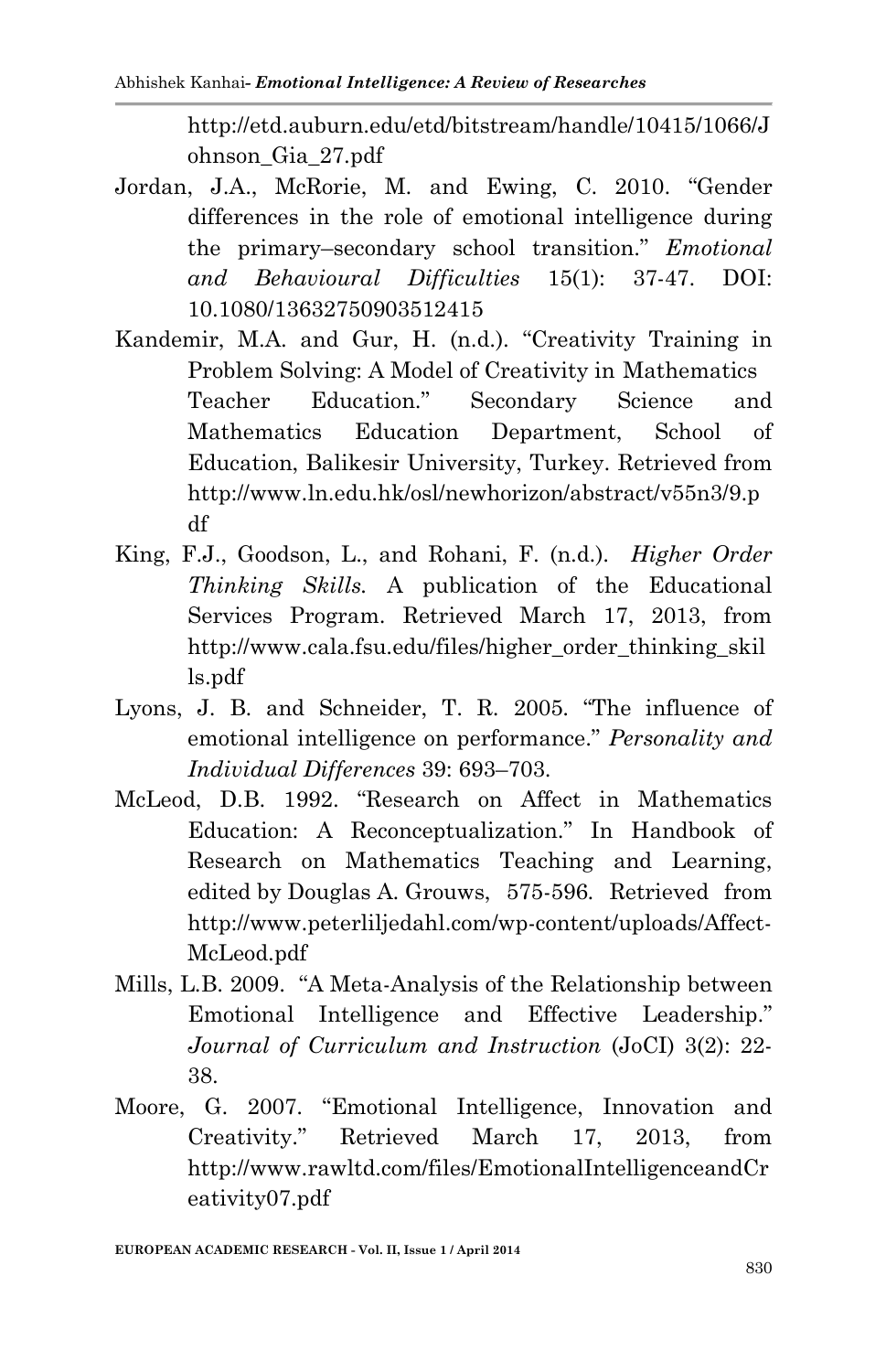Mortazavi, H., Sadeghian, E., and Far, F.M. 2012. "Study of the Relationship between Emotional Intelligence, Self-Belief and Anxiety with the Creativity of Government Organizations' Employees in Kerman (Iran) and Provide a Model." *European Journal of Scientific Research* 70(2): 185-201. Retrieved Nov. 11, 2012, from http://www.europeanjournalofscientificresearch.com/ISS

UES/EJSR\_70\_2\_02.pdf

- Naghavi, F. and Redzuan, M. 2011. "The Relationship between Gender and Emotional Intelligence." *World Applied Sciences Journal* 15(4): 555-561. Retrieved from http://www.idosi.org/wasj/wasj15%284%2911/14.pdf
- Nair, B.P. and Dharmangadan, B. 2007. "Psychological Concomitants of Mathematical Creativity among Adults." (Doctoral dissertation abstracts). *Indian Educational Abstracts* 8(2): 29. Retrieved from http://www.ncert.nic.in/publication/journals/pdf\_files/ind ian\_education\_abstracts/july\_2008\_IEA.pdf
- Nawi, N.H.M., Redzuan, M., and Hamsan, H. 2012. "Inter Relationship between Emotional Intelligence and Personality Trait of Educator Leaders." *International Journal of Academic Research in Business and Social Sciences* 2(5): 223-237. Retrieved from http://www.hrmars.com/admin/pics/777.pdf

Nwadinigwe, I.P. and Azuka-Obieke, U. 2012. "The Impact of Emotional Intelligence on Academic Achievement of Senior Secondary School Students in Lagos, Nigeria." *Journal of Emerging Trends in Educational Research and Policy Studies (JETERAPS)* 3(4): 395-401. Retrieved from the set of  $\mathbb{R}^n$  from the set of  $\mathbb{R}^n$  from the set of  $\mathbb{R}^n$ http://jeteraps.scholarlinkresearch.org/articles/The%20I mpact%20of%20Emotional%20Intelligence%20on%20Ac ademic%20Achievement%20of%20Senior%20Secondary.

pdf

Odicta, G.L. 2012. "Emotional Intelligence in Relation to the Mathematics Performance of College Students."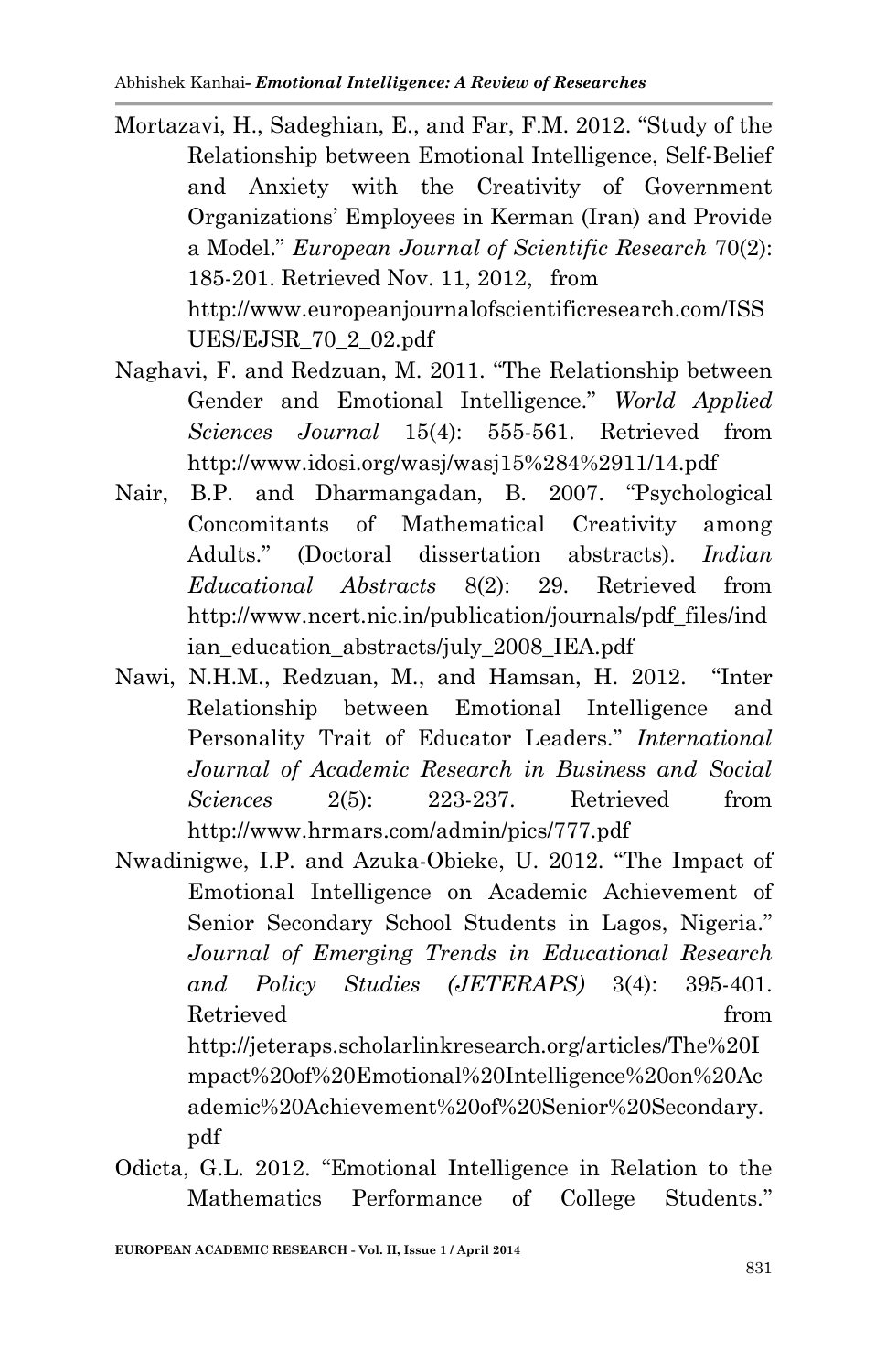Retrieved March 17, 2013, from LCCB Research & Accreditation Office (a responsive institution of higher learning), Web site: http://lcc.edu.ph/RAO/?p=539

- Ogundokun, M.O. and Adeyemo, D.A. 2010. "Emotional Intelligence and Academic Achievement: The Moderating Influence of Age, Intrinsic and Extrinsic Motivation." *The African Symposium: An Online Journal of the African Educational Research Network* 10(2): 127-141. Retrieved from http://www.ncsu.edu/aern/TAS10.2/TAS10.2.pdf
- Olatoye, R.A., Akitunde, S.O., and Yakasai, M.I. 2010. "Emotional intelligence, creativity and academic achievement of business administration students." *Electronic Journal of Research in Educational Psychology* 8(2): 763-786. Retrieved from http://www.investigacionpsicopedagogica.org/revista/arti culos/21/english/Art\_21\_449.pdf
- Ozabaci, N. 2006. "Emotional Intelligence and Family Environment." *Sosyal Bilimler Dergisi*, 169-175.
- Parker et al. 2004. "Academic Achievement in High School: Does Emotional Intelligence Matter?" *Personality and Individual Differences* 37(7): 1321–30.
- Qualter et al. 2007. "Emotional Intelligence: Review of Research and Educational Implications. Pastoral Care in Education." *The Journal for Pastoral Care & Personal-Social Education* 25(1): 11-20. DOI: 10.1111/j.1468- 0122.2007.00395.x Retrieved from http://www.pnarchive.org/miniprojects/ei/Downloads/HE A\_PAST\_ARTICLE.pdf
- Rodeiro, C.L.V., Bell, J.F., Emery, J.L., and Gill, T. 2009*. Can emotional and social abilities predict differences in progress at secondary school?* Doctoral dissertation, University of Cambridge. Retrieved from http://www.cambridgeassessment.org.uk/ca/digitalAssets /176286\_BPS\_2009\_Conference\_Paper\_Cambridge\_Asse ssment Final Report Can trait EI predict differences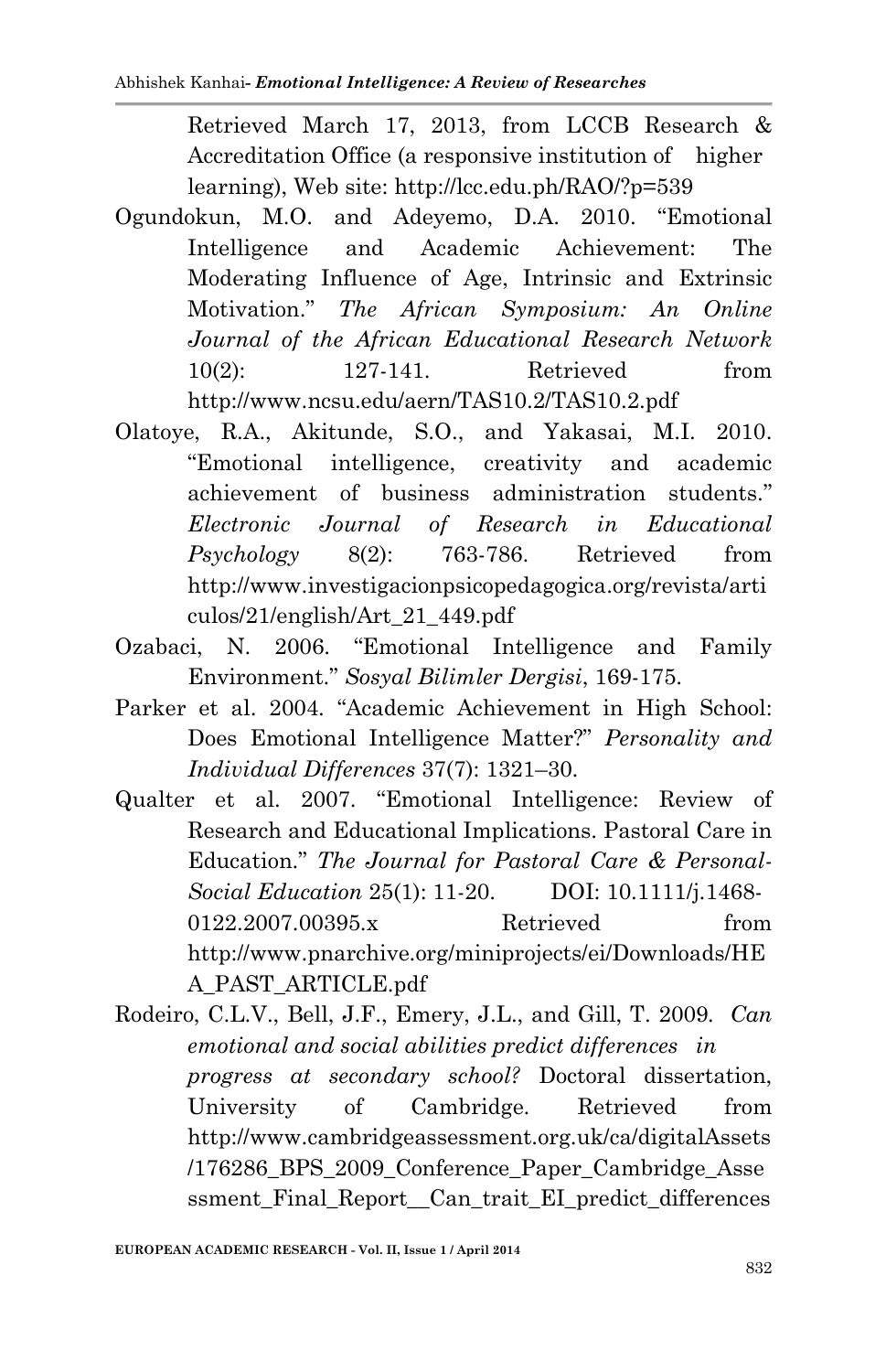\_in\_attainment\_and\_progress\_in\_secondary\_school.pdf

- Rusgianto, H.S. 2011. "The Relationship between Reasoning and Emotional Intelligence in Social Interaction with Mathematics Achievement." Retrieved March 17, 2013, from http://eprints.uny.ac.id/2129/
- Sharma, D. (n.d.). "Emotional Intelligence, Home Environment and Problem Solving Ability of Adolescents." Retrieved March 17, 2013, from http://113.193.6.110:8080/jspui/handle/123456789/257
- Sharma, R. (n.d.). "Emotional Intelligence and Creativity of School Students." Retrieved Feb. 5, 2012, from http://www.ejournal.aiaer.net/vol21109/13.%20Sharma.p df
- Sunbul et al. (n.d.). "The Relationship between Emotional Intelligence and Achievement among 1st and 4th Grade Faculty Students." Retrieved March 17, 2013, from https://www.google.co.in/search?newwindow=1&q=tef.sel cuk.edu.tr%2Fsalan%2Fsunbul%2Fe%2Fe5f.doc&oq=tef. selcuk.edu.tr%2Fsalan%2Fsunbul%2Fe%2Fe5f.doc&gs\_l =serp.3...246193.246193.0.247292.1.1.0.0.0.0.0.0..0.0....0.  $1.1c.1.25$ .serp $0.1.0c.1$ rsGqbO2 $2A$
- Tatlah, I. A., Aslam, T.M., Ali, Z., and Iqbal, M. 2012. "Role of Intelligence and Creativity in the Academic Achievement of Students." *International Journal of Physical and Social Sciences* 2(7). Retrieved from http://www.ijmra.us/project%20doc/IJPSS\_JULY2012/IJ MRA-PSS1252.pdf
- Vijaykumar, R. & Govindaraju. 2012. "Creativity and Emotional Intelligence of High School Students." *Journal of the Indian Academy of Applied Psychology* 38(1): 138-143. Retrieved from http://www.jiaap.org/Listing\_Detail/Logo/e0431d41- 6b94-474c-a1f5-e70385a37978.pdf
- Zakarevičius, P. and Župerka, A. 2010. "Expression of Emotional Intelligence in Development of Students' Entrepreneurship." *Ekonomika Ir Vadyba* 15: 865-873.